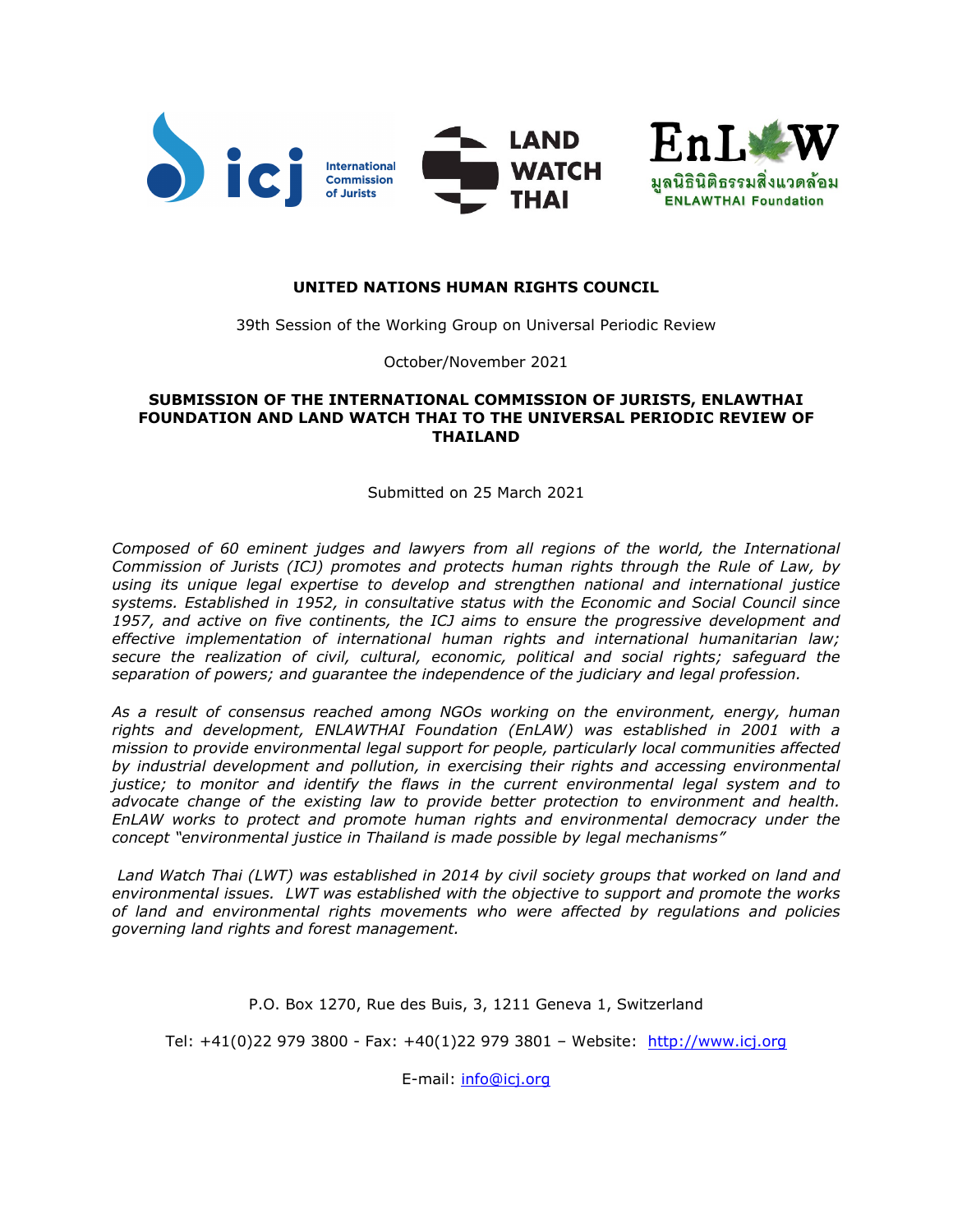### **SUBMISSION OF THE INTERNATIONAL COMMISSION OF JURISTS, ENLAWTHAI FOUNDATION AND LAND WATCH THAI TO THE UNIVERSAL PERIODIC REVIEW OF THAILAND**

- 1. The International Commission of Jurists (ICJ), ENLAWTHAI Foundation (EnLAW) and Land Watch Thai (LWT) welcome the opportunity to contribute to the Human Rights Council'<sup>s</sup> (HRC) Universal Periodic Review (UPR) of Thailand.
- 2. In this submission, the ICJ, EnLAW and LWT wish to draw the attention of the HRC and the Working Group on the UPR to the organizations' concern about:
	- a. Human rights defenders and civil society organizations;
	- b. The continuing detrimental impact of the legal framework imposed since the 2014 coup d'état on economic, social and cultural rights;
	- c. The lack of consultation with affected communities;
	- d. Access to land and housing; and
	- e. The environment.

### **Human Rights Defenders and Civil Society Organizations**

- 3. In 2016, following its second UPR cycle, Thailand accepted recommendations regarding the protection of human rights defenders (HRDs). However, HRDs in Thailand continue to face threats and human rights violations.
- 4. Physical assaults, abductions and death threats against HRDs and environmental rights activists continue to emerge. For example, on 5 August 2019, Ekkachai Isarata, <sup>a</sup> human rights defender from southern Thailand, was abducted and locked up at <sup>a</sup> resort hotel by unidentified men while <sup>a</sup> public hearing concerning <sup>a</sup> mining project in Phattalung Province was being held.<sup>1</sup> In September 2019, Sumeth Rainpongnam, an environmental human rights defender and his wife were attacked and shot by unknown assailants in three different incidents. Fortunately, they were not injured. These occurred <sup>a</sup> month after he and other community members had submitted <sup>a</sup> complaint to the Provincial Governor calling for an official investigation into the pollution allegedly generated by an industrial waste management company.<sup>2</sup>
- 5. Strategic lawsuits against public participation ("SLAPP") continue to be used to harass and intimidate HRDs for their rights advocacy. Laws that have been misused to punish HRDs, activists, lawyers, academics and journalists include the Computer-Related Crime Act and criminal defamation and other provisions of the Criminal Code. For example, Thammakaset Limited Company, <sup>a</sup> Thai poultry company, has brought several SLAPP lawsuits to silence those speaking out against its allegedly exploitative labour practices.<sup>3</sup> According to the International Federation for Human Rights, as of December 2020, Thammakaset had filed <sup>a</sup> total of 39 criminal and civil cases against 23 defendants. 4
- 6. The Thai government has taken some steps against the weaponization of judicial processes to muzzle free expression by adopting articles  $161/1<sup>5</sup>$  and  $165/2<sup>6</sup>$  of the

 $\Box$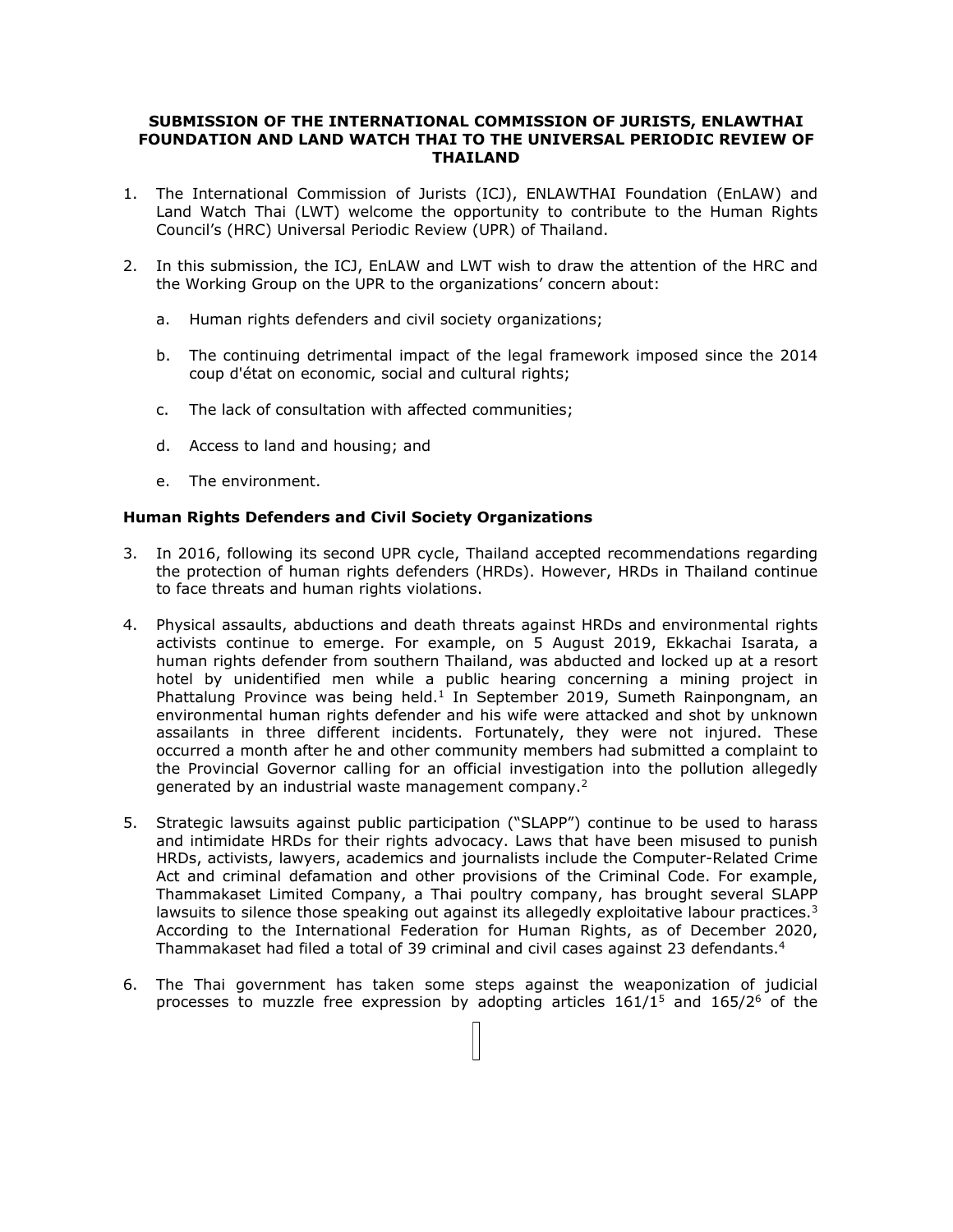Criminal Procedure Code, which allow the courts to dismiss certain SLAPP lawsuits or similar forms of harassment through the legal process. These measures, however, have stopped short of amending or repealing the legal provisions that are misused against HRDs. The continued misuse of judicial processes to silence HRDs over the past year also confirms that the above-mentioned steps are insufficient. Indeed, the ICJ had expressed concern about articles 161/1 and 165/2, particularly about their limited scope, since they only cover criminal cases filed by a private complainant.<sup>7</sup> In addition, the courts have failed to consistently apply these sections.

7. On 23 February 2021, the Cabinet approved, in principle, the Draft Act on the Operation of Not-for-profit Organizations ('NPO'), which the Office of the Council of State had proposed. It is scheduled for public consultation between 12 to 31 March 2021. $^8$  The draft law aims to provide oversight of CSOs. Among other things, it broadly defines NPOs to include "a group of individuals which are not established by any specific law but implement activities that do not have the purpose of seeking income or profits to be shared", and requires NPOs that receive financial assistance from international sources to use it to fund only "certain activities in Thailand as permitted by the Minister of Interior". Thus far, no list identifying what these activities are has been published. The draft also empowers certain officials "to enter the office of an NPO to inspect the use of money or properties, or the implementation of activities…", and to "investigate and obtain and make <sup>a</sup> copy of electronic communications traffic of the NPOs" for further investigation. Violators will have their registration revoked. Those operating without registration would be liable to criminal punishment. <sup>9</sup> Civil society actors are concerned that, in an already restrictive environment, such <sup>a</sup> law will be used as an additional repressive tool to further restrict space for civil society and CSOs' ability to raise issues deemed hostile to the government or otherwise disfavored, in violation of their rights to freedom of association, assembly, expression, and the right to take part in public affairs. The draft will also place undue obstacles to the essential work of human rights defenders and efforts by Thailand and international stakeholders to engage in international cooperation and assistance on human rights.

### **Continuing Detrimental Impact of the Legal Framework Imposed Since the 2014 Coup d'état on Economic, Social and Cultural rights**

- 8. Following its second UPR cycle in 2016, Thailand simply noted recommendations calling for the National Council for Peace and Order ('NCPO') orders to be repealed. While Thailand repealed some NCPO orders, in whole and/or in part, by virtue of the HNCPO Order Nos.22/2561 and 9/2562,<sup>10</sup> several others, which infringe on human rights and environmental protections, remain in force. These include NCPO and HNCPO orders that:
	- a. modify the framework for land use in Thailand by converting several plots of land with special forest or public status to State-owned land for the purpose of developing special economic zones (SEZs), and in so doing bypass general protections that otherwise exist in domestic law (e.g. HNCPO Order No.17/2558);<sup>11</sup>
	- b. allow the acquisition of land that has already been set aside for the benefit of landless farmers for purposes other than agricultural reform (HNCPO Order No.31/2560);<sup>12</sup> and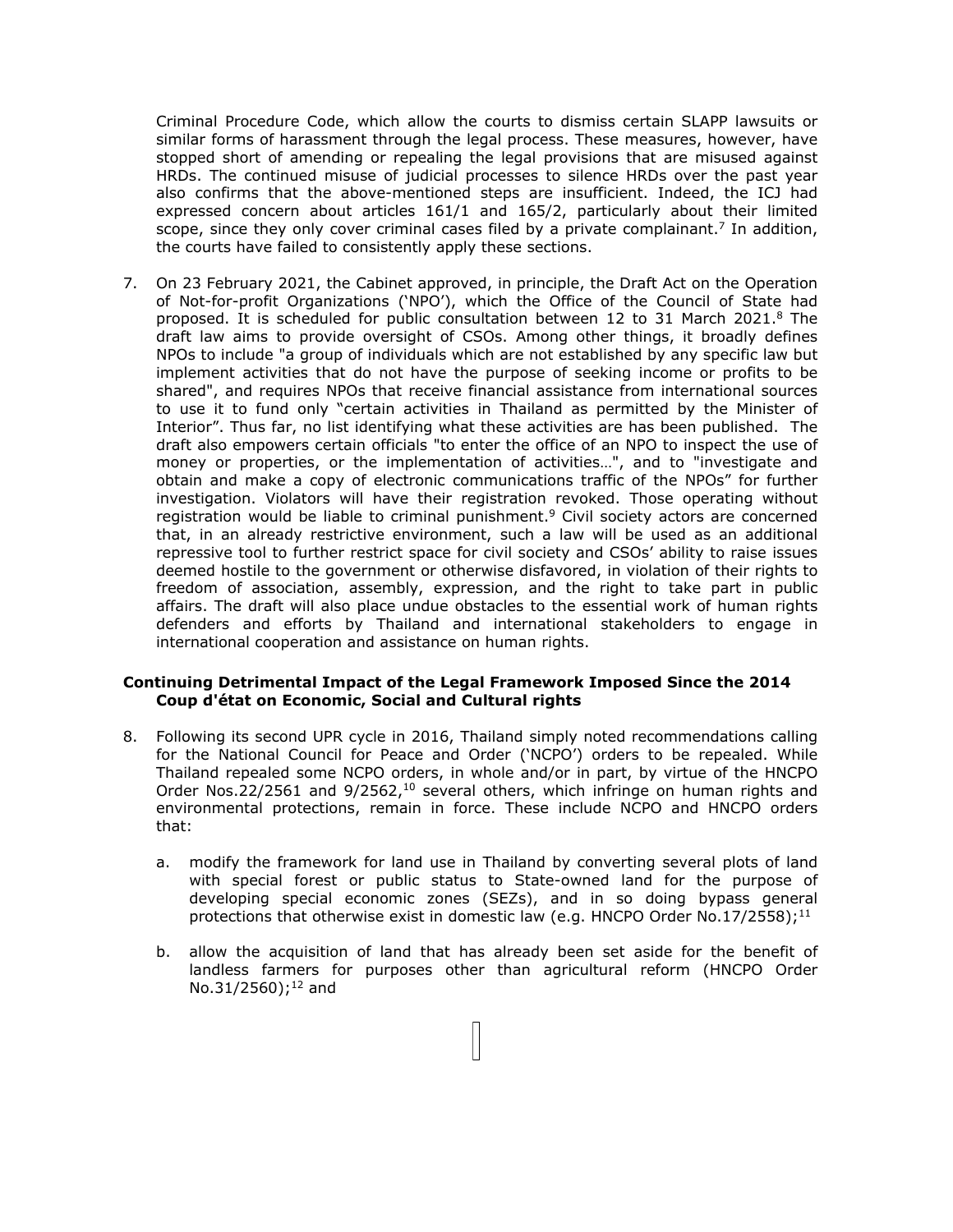- c. modify critical town planning processes with <sup>a</sup> view to avoid consultations with affected people before developing town plans for certain industrial activities (e.g. HNCPO Order No.3/2559). 13
- 9. The constitutional basis of HNCPO and NCPO orders are reaffirmed by article 279 of the 2017 Constitution of the Kingdom of Thailand "irrespective of their constitutional, legislative, executive or judicial force" and can only be repealed or amended by the passage of an Act.
- 10. Apart from those that remain in force, several other HNCPO and NCPO orders were incorporated as provisions in other legislation. For instance, HNCPO Order No.9/2559, 14 which makes it possible to fast-track the bidding of certain projects before an assessment of its environmental or health impact, was repealed and replaced by section 49 of the National Environmental Quality Act, which provides for fast-tracking in the same way as the provisions of HNCPO Order No.9/2559 (for details, see paragraph 41).
- 11. Additionally, while several other orders were repealed, the fact that they are no longer in existence has not stopped their detrimental human rights impact.<sup>15</sup> In fact, the human rights violations caused by the execution of some such orders continue to affect certain populations. For example, NCPO Order Nos.64/2557<sup>16</sup> and 66/2557<sup>17</sup> were repealed in 2019 but prosecutions, actions or operations already in effect by virtue of those orders continue (for details, see paragraph 21 to 24).

## **Lack of Consultation with Affected Communities**

- 12. Reports continue to emerge about the lack of participatory mechanisms and consultations, as well as limited access to information, for affected individuals and communities concerning the execution of economic activities often involving the exploitation of natural resources and other large-scale projects that adversely impact local communities' economic, social and cultural rights. Most concerning is the fact that the Thai government often interprets public participation only as requiring the engagement of local residents in the process of assessing environmental, social and health impacts of project activities, while the public is often excluded from the decisionmaking, planning and policy formulation process.
- 13. For instance, in establishing and identifying the location of ten SEZs along Thailand'<sup>s</sup> border regions, no public consultation was conducted with affected people, as required by international law, before their establishment. Similarly, with respect to the Eastern Economic Corridor ('EEC') – an SEZ that was established with the objective of promoting investment in industries that use "innovation and high technology", it was designated from the outset that the EEC should be located within areas in eastern coastal provinces. While consultations were held when determining the industrial land use plan, no report of any public consultation was compiled, as required by international law,  $^{18}$ prior to the initiation of the project. The establishment of SEZs and EEC was carried out pursuant to <sup>a</sup> HNCPO orders that modified the framework for land acquisition, resulting in the transfer of land from communities to business entities without adequate consultation. 19
- 14. There are also reports about questionable designations of industrial areas for development projects, including the re-designation of agricultural, natural and

 $\overline{11}$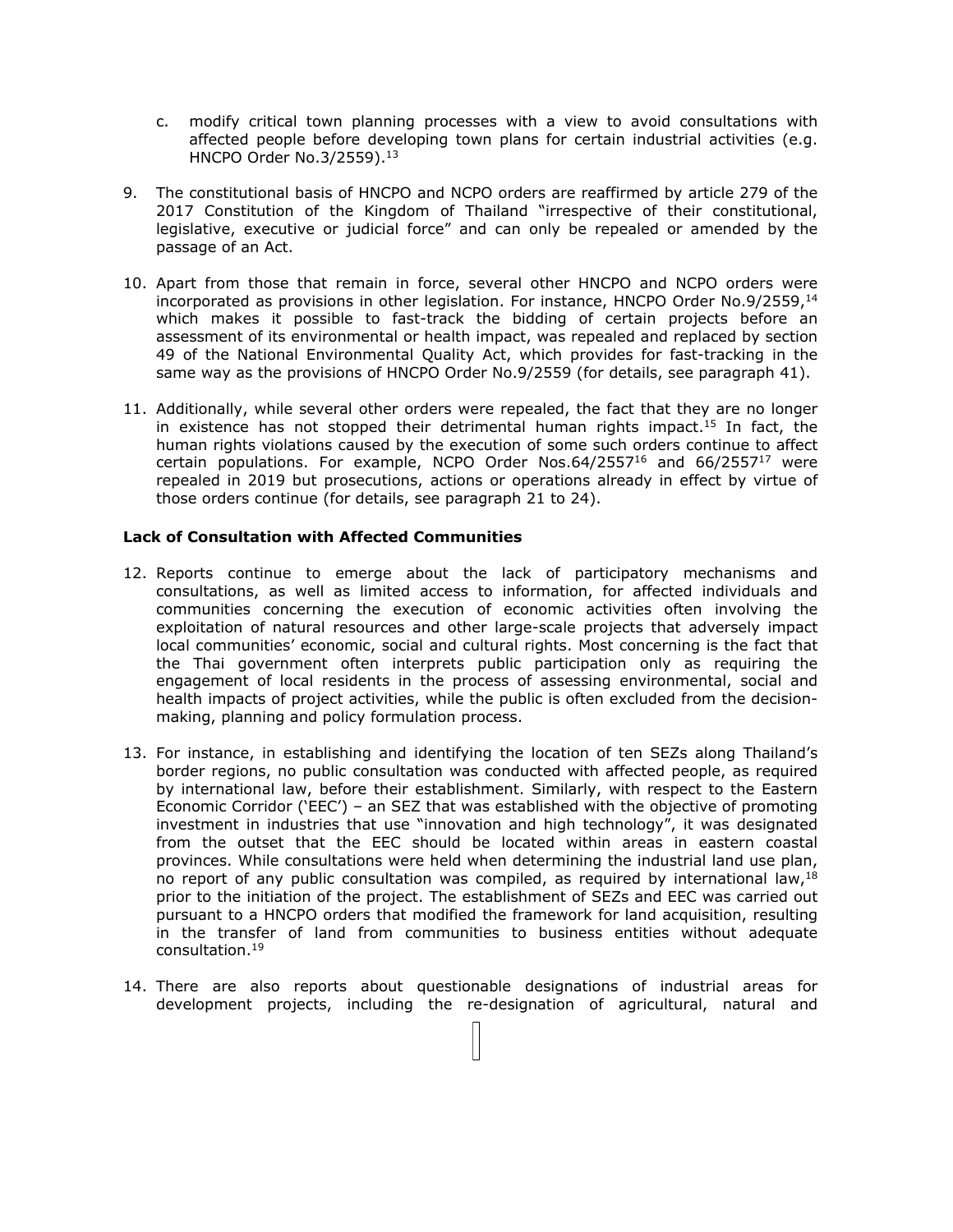environmental reserved zones in the EEC to industrial zones,<sup>20</sup> lacking both transparency and sufficient consultation with affected communities.

15. In July 2020, it was also reported that the public hearing for Chana Industrial Zone, <sup>a</sup> government large-scale industrial development program in southern Thailand, was held during Ramadan and during the ongoing COVID-19 pandemic with strict curbs on travel still in effect. People from nearby districts and activists who vocally opposed the project were allegedly barred by police officers from attending the sessions. $^{21}$ 

### **Access to Land and Housing**

16. In 2016, following its second UPR cycle, Thailand accepted recommendations to ensure adequate protection of the human rights of its people, including vulnerable persons living in difficult conditions and/or poverty. Thailand also accepted recommendations regarding achieving the Sustainable Development Goals, especially, *inter alia*, by ensuring equal access to resources, and protecting the rights of vulnerable groups. However, vulnerable persons living in difficult conditions and people living in poverty continue to struggle to access land, housing and other natural resources upon which they depend for their livelihoods, with inadequate support from government. Several were forcibly evicted from the land, which they had occupied or relied on for generations, with some risking homelessness in violation of Thailand'<sup>s</sup> obligations under international law to ensure the right to housing.<sup>22</sup>

#### Forced Evictions

#### *Evictions resulting from development projects*

- 17. There are reports of large-scale evictions without appropriate procedural protections as required by international law, including in particular ICESCR Article 11, that have affected several households and disrupted entire communities, in violation of international standards prohibiting forced evictions. 23 These have included: evictions without genuine consultations with those affected, lack of adequate and reasonable notice, without conducting the "eviction-impact" assessments and in the absence of legal capacity to access effective remedies.
- 18. For example, the ICJ and LWT received information that at least 391 individuals, who have lived or used public lands that were designated as SEZs' development zones along Thailand'<sup>s</sup> border region for generations, had been evicted from land slated to be cleared out for industrial activities by virtue of HNCPO Orders. The evictions were reportedly carried out without appropriate procedural protections as required by international law, including consultations with those affected, or appropriate legal remedies or procedures provided to those affected by eviction orders (for details, see paragraphs 27-30). In some cases, residents were reportedly neither informed nor received any notices about the acquisition and/or eviction until immediately prior to its confiscation/eviction. 24
- 19. There are also cases where, notwithstanding the fact that the law guarantees procedural safeguards and international human rights protections, affected communities and civil society groups reported that these safeguards were not effectively implemented in reality. For example, in developing the EEC'<sup>s</sup> plan for land use, public consultations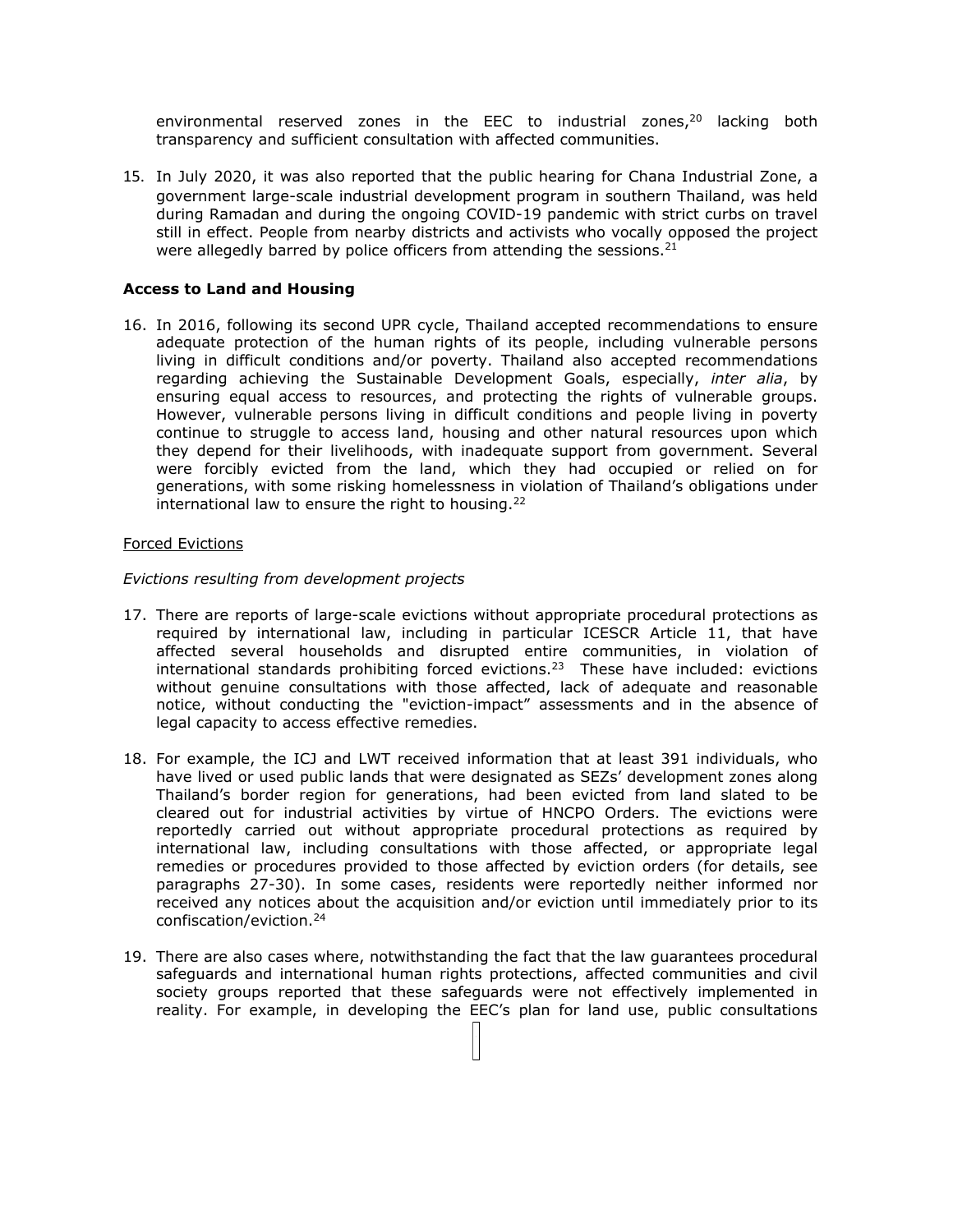were held several times with the affected populations. However, it was alleged that insufficient time was provided for participants to raise their concerns, no documentation or information about the plans was provided before the public hearing, and individuals who were present at the consultations claimed that attempts to present alternative proposals and articulate their demands and priorities were ignored.<sup>25</sup> Consequently, LWT documented that at least 378 fishermen would be affected by the construction of Laem Chabang Port Phase 3, which would deprive them of their access to local/traditional fishing industries that are indispensable for their livelihoods. LWT also received information that the construction of High-Speed Rail Linking 3 Airports project, one of the mega EEC infrastructure projects, would result in approximately 6,700 households being evicted from the land they occupied, with some at risk of becoming homeless. 26

20. While the "feasibility studies" were reportedly conducted before initiating several development projects, there is no publicly available evidence that the government conducted "eviction-impact" assessments as required by international standards.<sup>27</sup> In some cases, the feasibility study was not even made publicly available, such as the study on the establishment of SEZs at border areas.

#### *Forest Reclamation Policy*

- 21. Many forest conservation areas in Thailand were occupied by forest-dependent communities. These residents, however, were forcibly evicted from such lands in the implementation of the Forestry Master Plan of the NCPO, known as the "Forest Reclamation Policy". As noted by Manushya Foundation, as of February 2021, there were over 25,000 cases of villagers affected by the government'<sup>s</sup> forest reclamation policy. According to P-Move, most of the affected individuals are villagers living in poverty and indigenous people. 28
- 22. The Forest Reclamation Policy had been supplemented by the Forestry Master Plan, which was adopted in 2014, and NCPO orders. NCPO Order No.64/2557 authorized certain State agencies to arrest those who "encroach on, seize, possess, destroy, or act in any manner that may cause damage to the forest". NCPO Order No.66/2557, in contrast, reaffirmed the State'<sup>s</sup> commitment to protect the poor, landless and those who had settled in an area before it was declared as protected from any negative impacts of the implementation of Order No.64/2557. Violators may be subject to <sup>a</sup> prison sentence in accordance with the Forest Act, the National Reserved Forests Act and the National Park Act, for, *inter alia*, trespassing the land belonging to national reserved forests and national parks, and will be evicted accordingly.<sup>29</sup> The Enhancement and Conservation of the National Environmental Quality Act ('National Environmental Quality Act') was also used by authorities to claim compensation from the evicted residents for all alleged environmental damages caused by them to the protected area.
- 23. While in principle entitled to protection under by Order No.66/2557, many villagers who have lived on their land for decades were reportedly denied such protection.<sup>30</sup> For example, 14 land rights activists were convicted of criminal charges in connection with their resistance to eviction from land belonging to Sai Thong National Park. They claimed that they had occupied the land before it was declared <sup>a</sup> national park.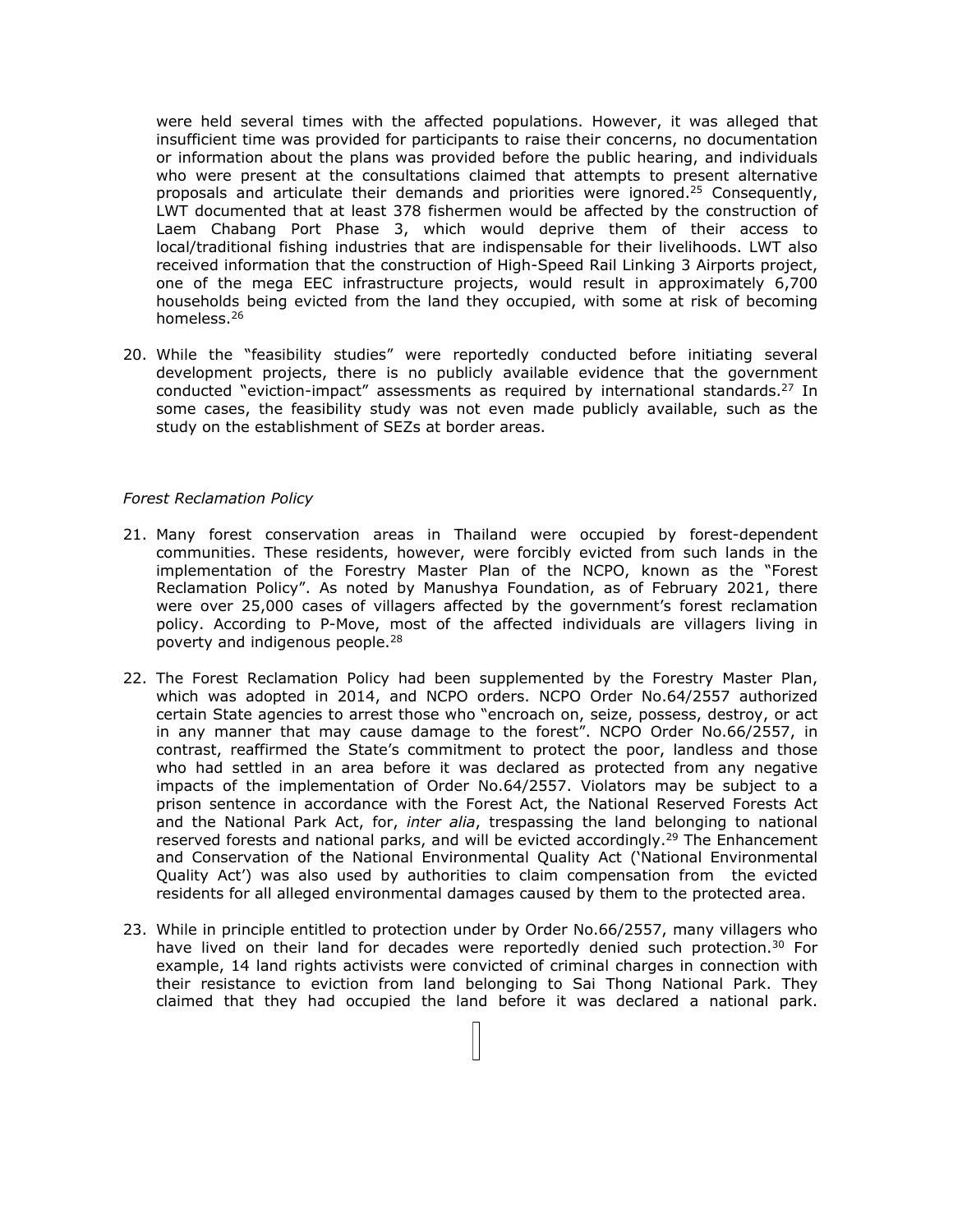Nonetheless, the Court of Appeal upheld their conviction for allegedly encroaching on the Sai Thong National Park; 13 of them were sentenced to imprisonment, but were released on bail pending their further appeal to the Supreme Court. They were also ordered to vacate their homes and land and remove all structures that could cause damage to the protected area, without being offered relocation or compensation.<sup>31</sup> On 3 March 2021, the Supreme Court confirmed the conviction of Nittaya Muangklang, one of the original defendants, for violating the Forest Act, the National Reserved Forests Act and the National Park Act. She was sentenced to <sup>a</sup> suspended three-year prison term with 20,000 THB (650 USD) fine.<sup>32</sup> The appeals of the others are pending before the Supreme Court. 33

## *Indigenous Peoples' Lands*

- 24. The Thai government'<sup>s</sup> denial of the traditional rights of indigenous peoples to their ancestral lands and natural resources remains <sup>a</sup> persistent problem.
- 25. This includes attempts by park officials, in coordination with the military and the police, such as in 2011, to forcibly remove Karen indigenous communities from their ancestral lands in the Kaeng Krachan National Park. Their homes, farmland, rice barns and their belongings were reportedly burned down. The Karen communities in question maintained that they had been living in the national park area before the forest'<sup>s</sup> 1981 designation as <sup>a</sup> national park. The evictions were reportedly carried out without the Karen'<sup>s</sup> free, prior and informed consent, in violation of international law and standards, particularly as articulated in General Comment No. 24 of the Committee on Economic, Social and Cultural Rights (CESCR), $^{\rm 34}$  as well as without fair compensation or allocation of alternative land to enable them to maintain their traditional livelihood. $^{35}$
- 26. Most recently, on 5 March 2021, 85 members of the indigenous Karen community, who decided to travel back to their ancestral land to conduct rotational farming in their traditional plantation area in the Kaeng Krachan forest, were again forcibly removed from the area. Twenty-two of them, including women and at least one person with <sup>a</sup> disability, were arrested on court warrants.<sup>36</sup> Male detainees were compelled to have their heads shaven, despite the fact that this is disrespectful of their cultural identity. On 7 March 2021, the Phetchaburi Provincial Court released them on condition that they do not return to the area in which they were arrested or enter Kaeng Krachan National Park without permission.<sup>37</sup>

### *Effective Remedies and Reparation*

- 27. On several occasions, compensation provided to affected communities and individuals who were forcibly evicted, regardless of their legal title, has been inadequate and inconsistent. Sometimes, the amount of compensation has depended upon the outcomes of lopsided negotiations and has been an afterthought, rather than part of <sup>a</sup> planning process.
- 28. Where evictions were <sup>a</sup> consequence of the enforcement of HNCPO or NCPO orders, affected communities and individuals have had no opportunity to challenge the eviction orders in Court or elsewhere since such HNCPO or NCPO orders' legality and constitutionality was reaffirmed by the Constitution as described above. Thai courts also have, on several occasions, interpreted the Constitution as preventing them from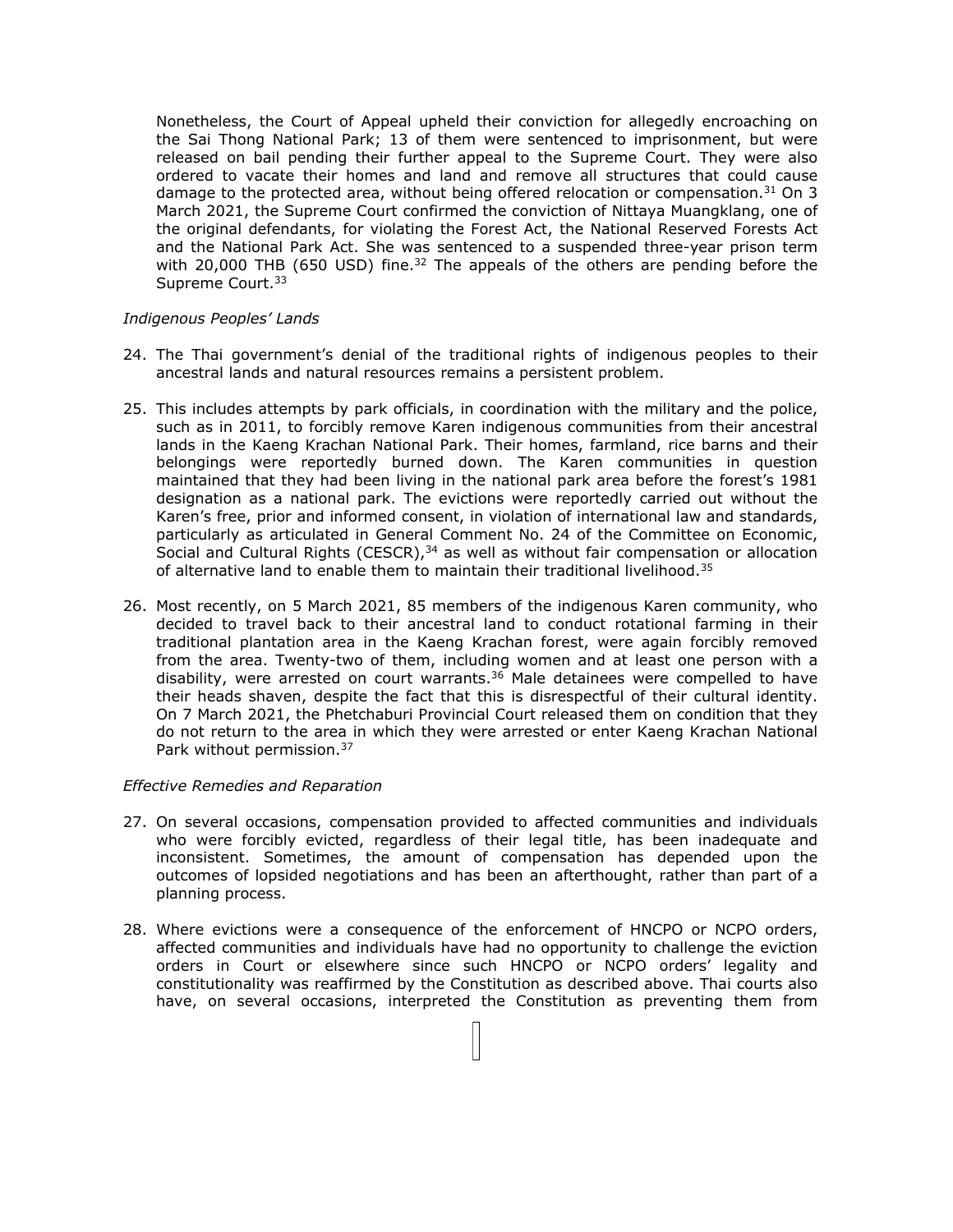judicially reviewing NCPO orders and announcements.<sup>38</sup> As a result, communities affected by evictions have been forced to bring cases before the courts using other strategic causes of action, such as by challenging the issuance of land title deeds by the Ministry of Finance following the acquisition of the land under HNCPO Orders.<sup>39</sup> In such cases, the parties could reach <sup>a</sup> settlement outside the courtroom. After several negotiation rounds, the affected communities received the remedies that they asked for and withdrew the case from the Court.

- 29. If provided, the amount of compensation normally depends on the residents' legal title and the negotiations' outcome; they may be paid according to the government'<sup>s</sup> standard estimation of land value or only <sup>a</sup> small amount of financial support for relocation and compensation for the demolition of their properties. 40 To our knowledge, the value of business losses and lost or decreased wages or income have never been included in any compensation package, as required by international law and standards. <sup>41</sup> Adequate compensation has also not been provided at all in some cases, for example cases in which buildings were demolished in accordance with the Building Control Act,<sup>42</sup> and in cases when the evictions concerned State-owned lands or resulted from implementation of the Forest Reclamation Policy.
- 30. Alternative plots of land were also not always arranged for those evicted. $^{43}$  On some occasions, where alternative plots of land were provided to those affected by the eviction orders, they did not meet the criteria for adequacy of housing as set out in the CESCR'<sup>s</sup> General Comment No. 4. For example, the resettlement village of the Karen indigenous people, who were forcibly evicted from the Kaeng Krachan National Park in 2011, was criticized for not being sufficient to ensure the livelihoods of affected households, and for not appropriately enabling their expression of cultural identity. Their situation has been made worse by the coronavirus pandemic and food shortages.<sup>44</sup>

### Town Plan

- 31. HNCPO orders and the EEC Act were used to override the usual town planning process required under Thai law, limiting, in turn, meaningful participation of affected communities and individuals in the planning process.
- 32. HNCPO Order No.4/2559 exempted the enforcement of ministerial regulations under the Town Planning Act for certain types of businesses in the energy and industrial sectors, allowing these businesses to be located in any location regardless of provincial town plans. Under this order, subject to the EIA/EHIA assessment of eligible companies, the laws related to city planning can be bypassed for energy projects, including fuel depots, power and oil lines, gas pipes and waste disposal businesses whose development would otherwise only be authorized in industrial zones. <sup>45</sup> Consequently, the order exempted at least 29 electric power plants from all laws related to city planning.<sup>46</sup> According to the Thailand Power Development Plan 2015-2036, <sup>a</sup> coal power plant in Krabi Province and in Thepha District, Songkhla Province were allowed to be located in an area designated as an agricultural zone;<sup>47</sup> ordinarily, they could only have been located in industrial zones. Exemptions under HNCPO Order No.4/2559 were applied to town plans that were amended or approved before 19 January 2017. <sup>48</sup> Since town plans, while reviewable,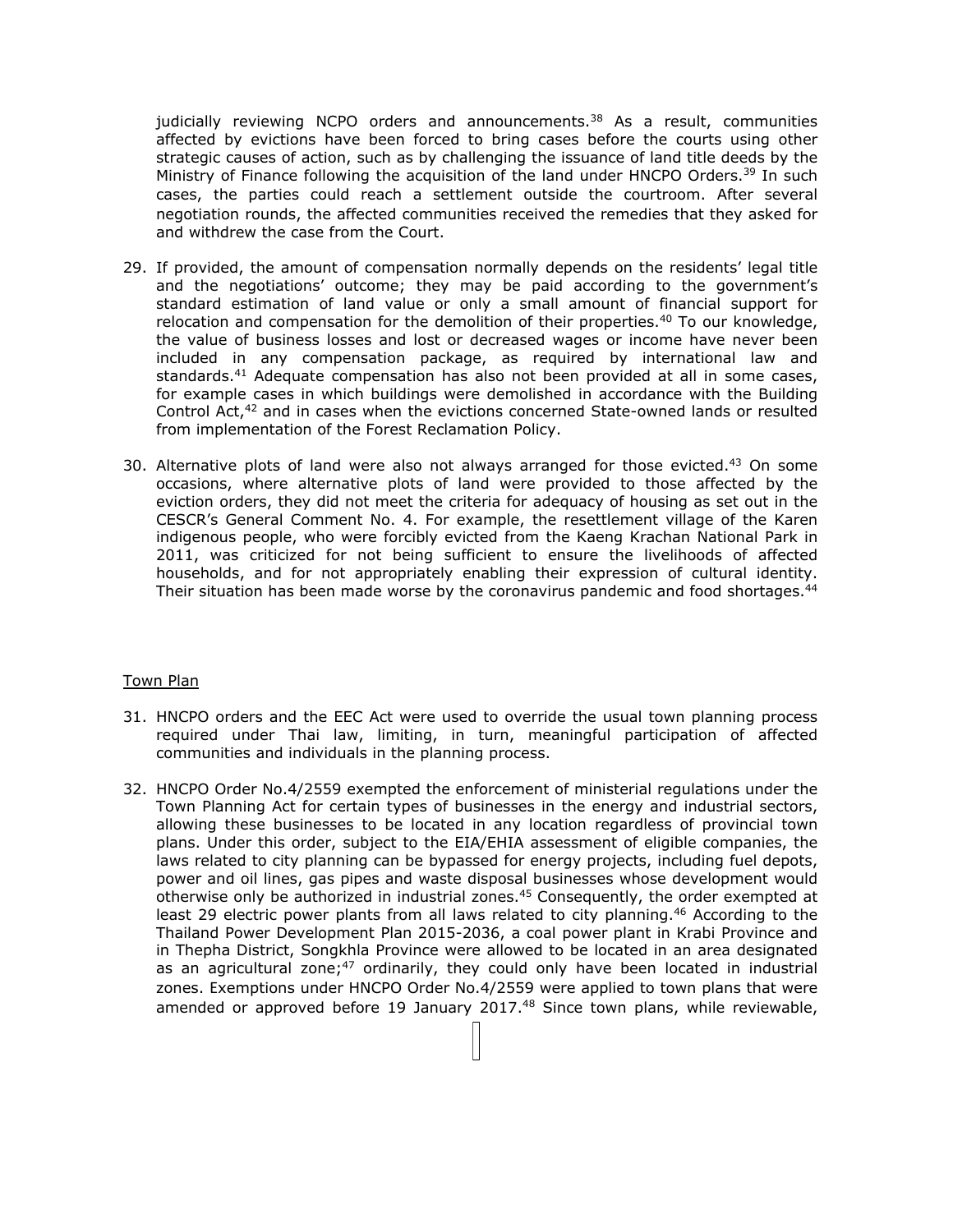cannot expire, these exemptions thus continue to affect certain populations and have created environmental risks for communities in areas where significant development in the energy and extractive industries is taking place.

33. HNCPO Order No.3/2559 exempts the enforcement of several town planning and building control laws for SEZ development. HNCPO Order No.47/2560 (later incorporated into sections 30 to 32 of the EEC Act) also required the relevant authorities to prepare new land use plans for the EEC that annul town plans that had been approved under the usual town planning process. While opportunities for meaningful public participation may come in the process of preparing the new provincial general town plan, they will have no impact on the designation of operational zones that have already been allocated by temporary town plan for industrial activities pursuant to HNCPO Order No.3/2559, 47/2560 and the EEC Act.

## **Environment**

Pollution, Hazardous and Industrial Wastes

- 34. In 2016, following its second UPR cycle, Thailand accepted <sup>a</sup> recommendation to "monitor enforcement of environmental legislation to protect the rights of local communities and prevent environmental degradation". However, the widespread and well-documented impacts of hazardous and industrial wastes on the environment continue to be reported. Such degraded or polluted environment has implications for <sup>a</sup> wide range of human rights, including the rights to life, health and to an adequate standard of living, as well as other rights guaranteed by the ICESCR and the ICCPR, 49 by which Thailand is bound. In addition, recent amendments to several environmental legislations threaten to further weaken existing regulation aimed at the prevention of environmental degradation.
- 35. For example, areas in eastern Thailand have been affected by environmental problems since the beginning of the Eastern Seaboard Development Program, which has now been replaced by the EEC. These problems include air pollution from factories affecting nearby communities and drought induced by water scarcity.<sup>50</sup> There have also been reports of illegal disposal of industrial waste in the region, resulting in both land and water contamination,<sup>51</sup> and of waste water flowing from industrial areas into local canals and into residential areas, mangrove forests and the sea. **52** Between 2016 and 2018, 56 hazardous material incidents were recorded in the region, including fires, explosions and leakage of toxic substances.<sup>53</sup> A recent example was a fire and explosion that occurred on cargo ships carrying toxic chemicals at Laem Chabang Seaport, Chonburi Province, in 2019. Individuals from various communities had to be evacuated from the area.<sup>54</sup> At least 25 port workers were injured, and nearby communities suffered from smoke and chemical droplets falling from the sky, detrimentally affecting their rights to health, life and their enjoyment of <sup>a</sup> healthy environment, among others.
- 36. Air pollution has also become <sup>a</sup> serious environmental and health issue in Thailand. Particularly between November and February each year, Thailand'<sup>s</sup> air quality has reached dangerous levels with high quantities of PM 2.5 particles – <sup>a</sup> category of particulate pollutant that is 2.5 microns or smaller in size – that can cause detrimental health effects to the respiratory systems of people who have been exposed to them. According to the study conducted by the UNESCAP, smoke released by agricultural fires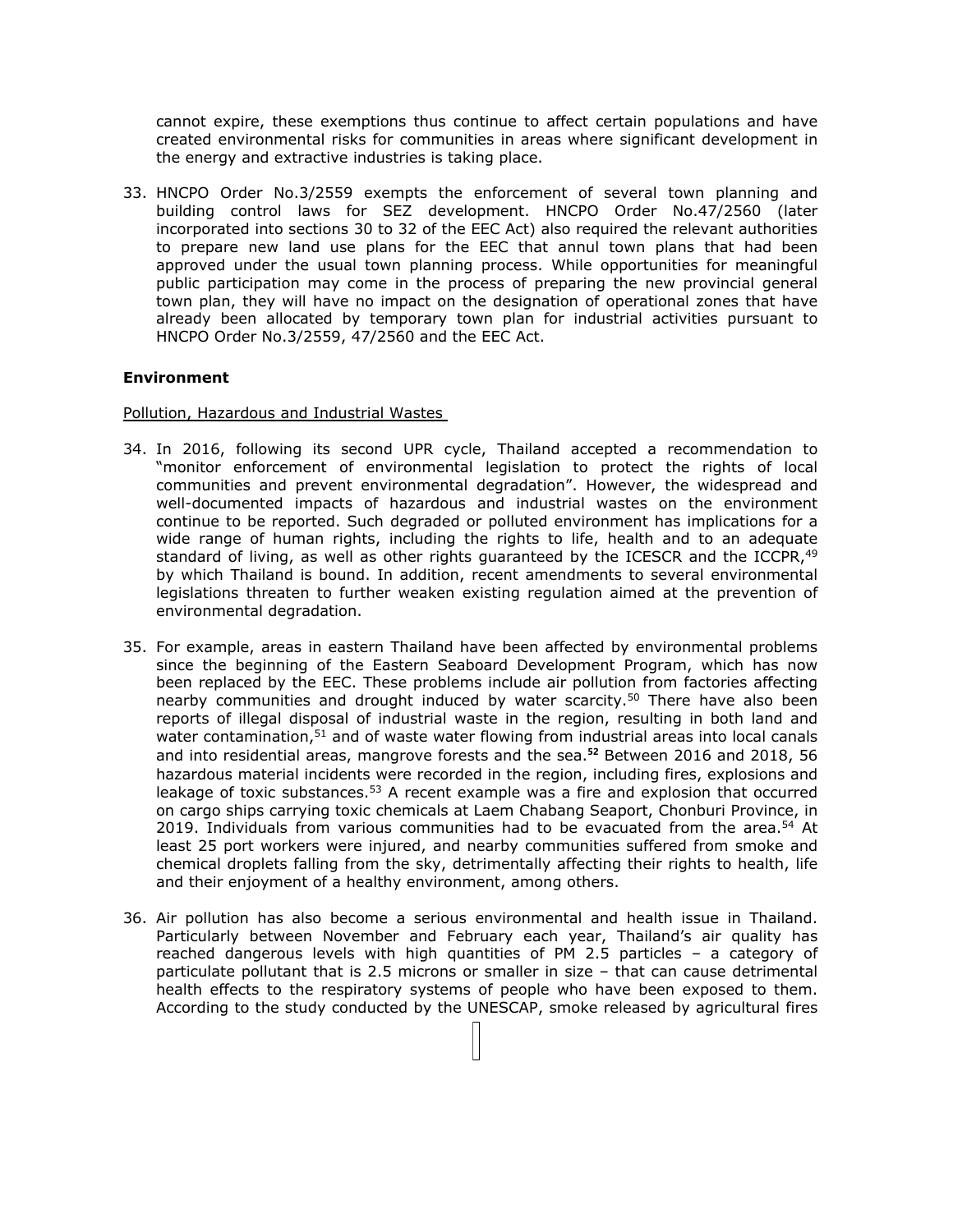and forest fires are the main source of such air pollution. Additional sources of air pollution include: internal combustion vehicles; factories' industrial emissions; coalburning powerplants; and construction. 55

37. In 2020, the Parliamentary Ad-hoc Committee that was created to deal with air pollution issues made several recommendations, including the enactment of <sup>a</sup> law on <sup>a</sup> Pollutant Release and Transfer Register (PRTR) without further delay. A PRTR would create <sup>a</sup> national environmental database of potentially hazardous chemical substances and/or pollutants released in air, water and soil. Its data could be used to measure trends in pollutant releases, inform environmental policy decisions, and monitor the progress of facilities' efforts to lessen their environmental impact.<sup>56</sup> Regrettably, the implementation of this and other Parliamentary Ad-hoc Committee'<sup>s</sup> recommendations remains slow. Additionally, at least three different versions of the draft Clean Air Act are still pending for Prime Minister's approval before Parliament may even consider them.<sup>57</sup>

#### Lack of Adequate Legal Protections for the Right to Health and the Environment

- 38. Thailand has several laws that include provisions on the protection of the environment. These include the 2017 Constitution; the National Environmental Quality Act (amended in 2018); the Factory Act (amended in 2019); the Hazardous Substances Act (amended in 2019); the Mineral Act (amended in 2017); and the Public Health Act (amended in 2017). There have been some recent amendments to these laws that have introduced new protections in some cases but have also triggered concern about further weakening of the overall environmental protection framework. Such framework, as it stands, does not meet Thailand'<sup>s</sup> obligation to ensure that environmental pollution or degradation does not impair people'<sup>s</sup> enjoyment of their rights to life, health, food, water, work and housing among others, and ensure appropriate legal regulation to respect, protect and fulfil these rights. Gaps and deficiencies in this overall framework include:
	- a. The failure of the **2017 Constitution** to include the right to live in <sup>a</sup> healthy environment, which was contained in the 2007 Constitution, despite growing calls for global recognition of the right to <sup>a</sup> healthy environment; 58
	- b. **The National Environmental Quality Act**: which was amended to facilitate the fast-tracking of certain projects before an environmental impact assessment be conducted, allowing for the *ad hoc* circumventing of environmental assessment regulatory mechanisms in favor of investors;
	- c. **The Factory Act**: weakens regulation of small-sized factories by amending the definition of "factory" to <sup>a</sup> place that requires machines with <sup>a</sup> higher total power and higher number of workers.<sup>59</sup> Such amended definition results in many factories not falling within the scope of the Act but, instead, under local regulations and the Public Health Act (1992), providing, in turn, less stringent regulations on their impact on the environment. Moreover, <sup>a</sup> provision that had previously allowed for an authority to refuse to renew <sup>a</sup> factory license if the factory failed to comply with environmental protection laws and regulations was removed altogether; $^{60}$  and
	- d. **Mineral Act:** determines <sup>a</sup> specific distance from the mine pit that requires to conduct public hearings with the community before mining may commence (100 meters, 500 meters or 1 km from the pit, depend on the type of mining), $^{61}$  while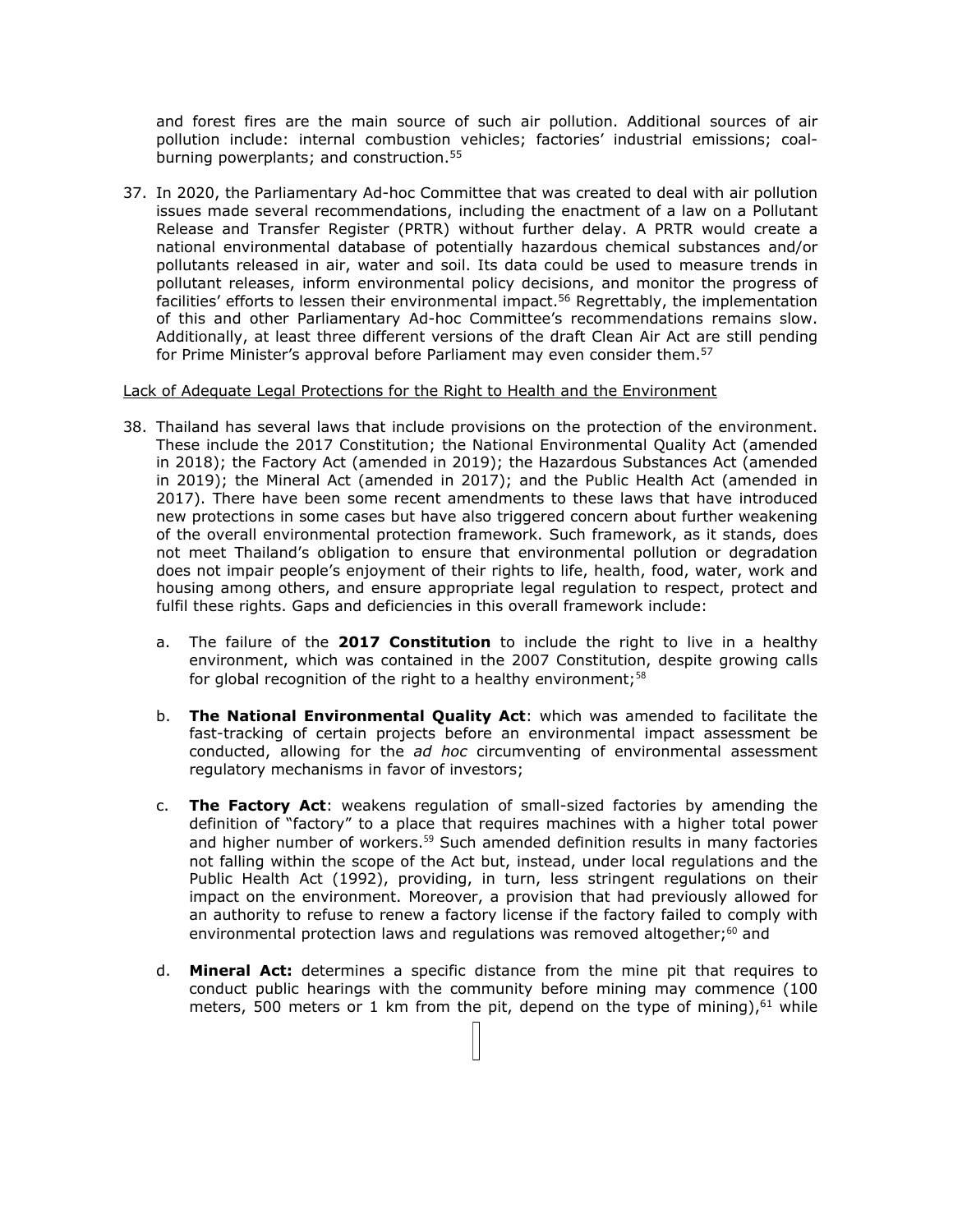environmental impacts of mining may occur at <sup>a</sup> far wider scale through direct and indirect mining practices.

### Environmental Assessment Process

- 39. The provisions regulating environmental impact assessments featured in the National Environmental Quality Act<sup>62</sup> were amended in 2018. However, academics, civil society groups and local residents have questioned the effectiveness of the environmental impact assessment process set out in such laws. Concerns have been raised about: the fraudulent or negligent preparation of reports; lack of meaningful participation in the process by affected parties; that full environmental impact assessment reports were not made available to the public during the report preparation phase and during the assessment process by relevant authorities; the limited timeframe provided under the law for relevant committees to review assessment reports; and the limited capacity of supervisory authorities.<sup>63</sup>
- 40. Fast-tracking of projects without environmental impact assessments is permitted under Thai law. For instance, HNCPO Order No.9/2559 – later incorporated into Section 49 of the National Environmental Quality Act – made it possible to fast-track projects related to "transport, water management, disaster prevention, hospital and housing, which is urgently necessary for the public interest" by allowing the bidding for <sup>a</sup> project before an assessment of its environmental impact or its public or community health impact has been carried out. **64**
- 41. "Strategic Environmental Assessment" (SEA), which is <sup>a</sup> separate assessment process that is normally used at the policy and planning stage for projects that are likely to have significant environmental and health impacts, is not required under Thai law. However, reference to such <sup>a</sup> process was made in the National Environmental Quality Act and in SEA guidelines that are currently being formulated by the Office of the National Economic and Social Development Council ('NESDC'), although the process has not yet been enacted under the Thai legal framework. 65

### Effective Remedies and Reparation

- 42. Several laws including the Civil and Commercial Code, the Criminal Code and the National Environmental Quality Act – allow affected individuals and communities to access financial compensation for environmental damages/harms and, in some cases, compensation representing the total value of natural resources destroyed or including expenses incurred by the government to clean up the pollution. However, accessing <sup>a</sup> remedy for human rights violations in environmental cases might be difficult for affected populations with limited access to information, expertise and financial resources to establish whether or not there is <sup>a</sup> sufficient link between conduct complained of and the harm suffered for the purpose of liability. 66
- 43. In addition, even in the case of <sup>a</sup> favorable judgment handed down by <sup>a</sup> Court, enforcement remains problematic. Challenges in this regard include: uncertainties about which government agency is in charge of enforcement; the absence of <sup>a</sup> standard implementation procedure; limited technical expertise in restoring resources to their original, uncontaminated condition; and obstacles created by polluters who would go to any means to avoid paying compensation.<sup>67</sup> For example, in the Klity Creek case,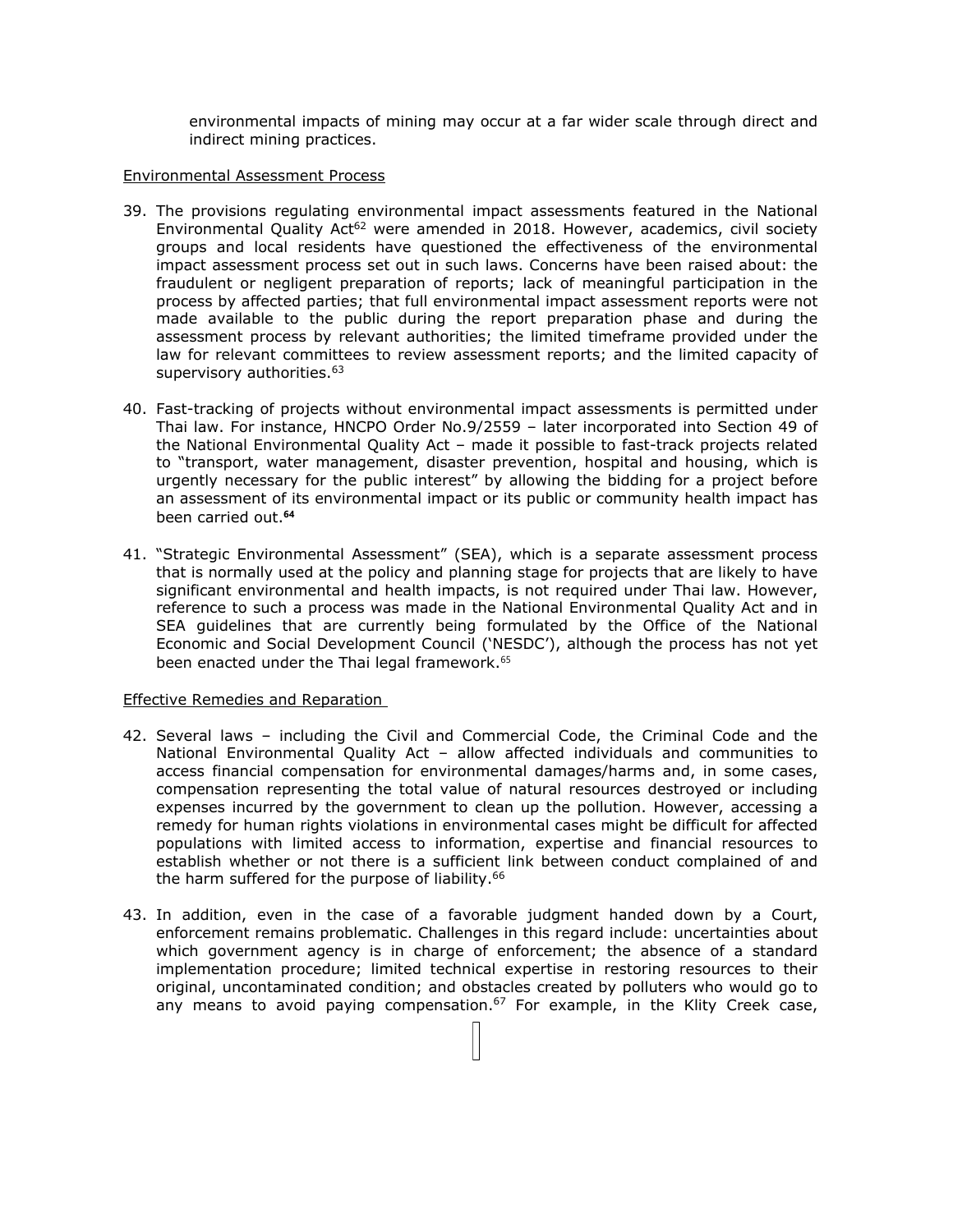environmental restoration has reportedly been slow, and some of the affected communities and individuals have still not received compensation years after the verdict.<sup>68</sup> One of the main criticisms of the restoration plan is the lack of information communicated to and the participation of affected people, whose demands were allegedly ignored.<sup>69</sup>

### **Recommendations**

44. In light of the above-mentioned concerns, the ICJ, EnLAW and LWT call upon the HRC and the Working Group on the UPR to recommend:

*HRDs and civil society organizations*

- a) The government to immediately halt any harassment of HRDs, and to set up protection mechanisms for HRDs who face harassment through judicial processes, reprisals and threats for working to bring to light cases of human rights violations;
- b) The legislature to amend or repeal the legal provisions that are misused against HRDs and civil society actors, and review and amend existing laws – article 161/1 and 165/2 of the Criminal Procedure Code - for the striking out of SLAPP cases at the earliest occasion;
- c) The judiciary to enable access to adequate, effective and prompt remedy for all individuals and HRDs who have suffered from harassments.
- *Continuing impact of the legal and institutional framework imposed since the May 2014 coup d'état*
	- d) The legislature to repeal section 279 of the Constitution, and amend or, where appropriate, repeal, all laws, existing HNCPO and NCPO orders and announcements that prevent the effective exercise of human rights;
	- e) The judiciary and government to ensure that effective, prompt and accessible judicial and non-judicial remedies be provided to those who are affected by the implementation of HNCPO and NCPO orders, including NCPO Order Nos.64/2557 and 66/2557 and HNCPO Order No.4/2559, and by other non-human rights compliant laws as <sup>a</sup> matter of priority.

### *Lack of consultation with affected communities*

f) The government to adopt <sup>a</sup> human-rights based approach to development projects and ensure that affected communities and the public at large have access to information and an opportunity to participate in decision-making that affects them. No decision be made that may affect access to resources without consulting the individuals and communities concerned, including indigenous communities, with <sup>a</sup> view to seeking their free, prior and informed consent.

11

*Access to land and housing*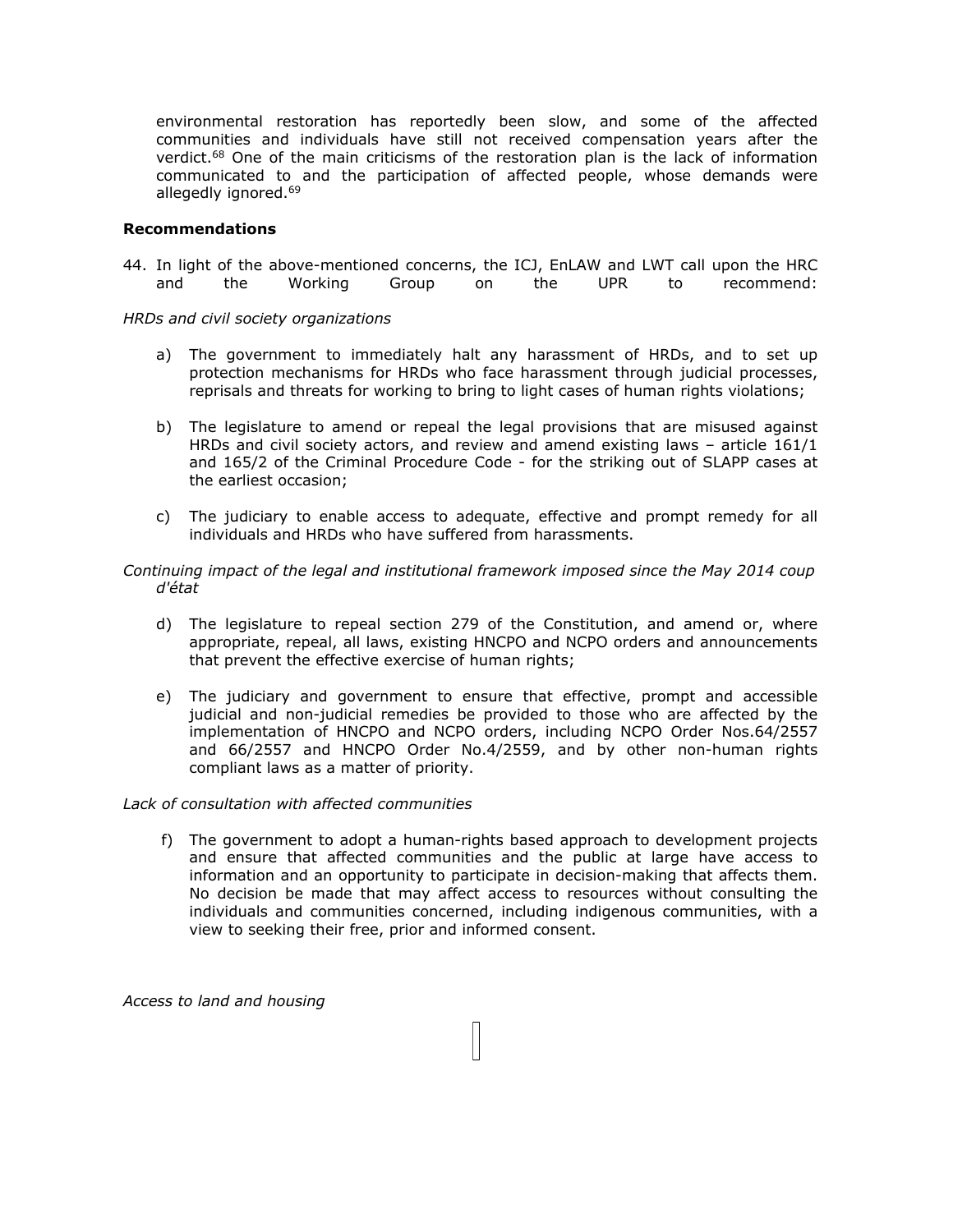- g) The government to ensure that evictions be carried out only as <sup>a</sup> last resort after all procedural protections required under international human rights law, including the ICESCR (see, CESCR'<sup>s</sup> General Comment No.4 and 7), are put in place, with adequate compensation and/or relocation and access to an effective remedy, including judicial review of the decision;
- h) The government to adopt <sup>a</sup> human-rights based approach in Thailand'<sup>s</sup> forest conservation policies, and the legislature to amend forestry and environment protection laws that have <sup>a</sup> discriminatory impact on ethnic groups living in forests and other forest-dependent residents.

## *Environment*

- i) All branches of the State to ensure <sup>a</sup> safe, clean, healthy and sustainable environment in order to respect, protect and fulfil human rights;
- j) All branches of the State to improve standards for the protection of the environment by revising Thailand'<sup>s</sup> legal and policy framework, including the Constitution, the National Environmental Quality Act, the Factory Act and the Mineral Act as <sup>a</sup> matter of priority, and by ensuring effective implementation of Thailand'<sup>s</sup> environmental legislation in order to prevent harmful health effects on the population;
- k) The legislature to pass legislation and the government to establish <sup>a</sup> policy framework on environmental quality and industrial activity that is consistent with international law and standards without further delay, including the draft law on Pollutant Release and Transfer Register (PRTR), the draft Clean Air Act and the draft law governing the Strategic Environmental Assessment (SEA);
- l) All branches of the State to address obstacles in accessing <sup>a</sup> remedy for human rights violations in environmental cases and ensuring the successful enforcement of judgment in environmental cases.

# **ENDNOTES**

<sup>&</sup>lt;sup>1</sup> Protection International, 'Phattalung Court ordered compensation for abducted human right defender', 25 March 2020, available at: <https://prachatai.com/english/node/8424>

<sup>&</sup>lt;sup>2</sup> Protection International, 'PI and Enlaw Foundation coordinated for UN OHCHR visit to Khon Rak Kroksomboon Group' , 4 August 2020, available at: [https://www.protectioninternational.org/en/news/thailand-pi-and-enlaw-foundation-coordinated](https://www.protectioninternational.org/en/news/thailand-pi-and-enlaw-foundation-coordinated-unohchr-visit-khonrakkroksomboon-group)[unohchr-visit-khonrakkroksomboon-group](https://www.protectioninternational.org/en/news/thailand-pi-and-enlaw-foundation-coordinated-unohchr-visit-khonrakkroksomboon-group)

<sup>&</sup>lt;sup>3</sup> Several UN experts have identified these lawsuits as SLAPPs, see: OHCHR, 'Thailand: judicial system abused by business to silence human rights defenders', 12 March 2020, available at: <https://www.ohchr.org/en/NewsEvents/Pages/DisplayNews.aspx?NewsID=25714&LangID=E>.

<sup>4</sup> FIDH, 'Thailand: Thammakaset Watch', 13 February 2020, available at: <https://www.fidh.org/en/issues/human-rights-defenders/thailand-thammakaset-watch>.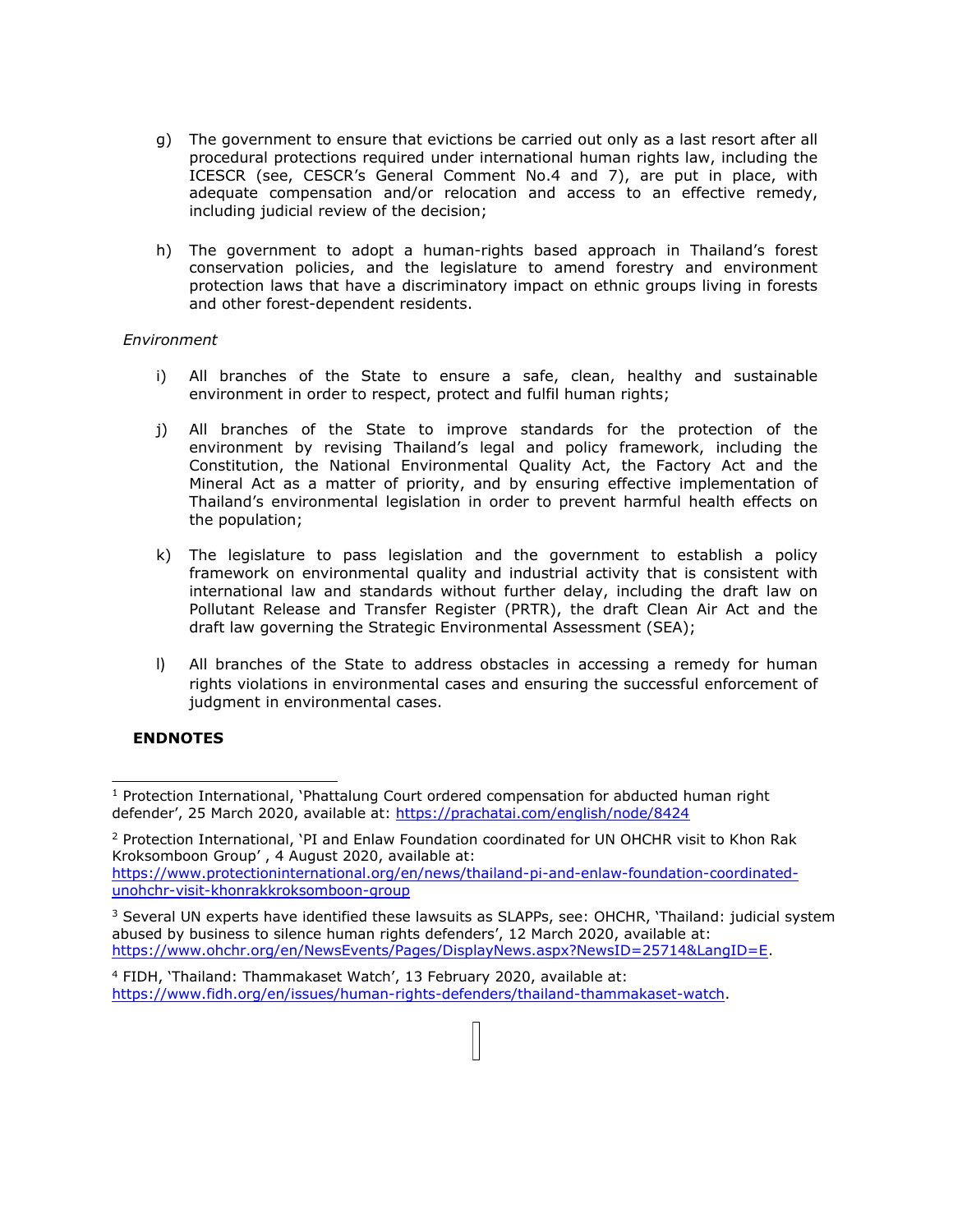$\frac{5}{5}$  Article 161/1 allows the court to dismiss a case and forbid a refiling of a complaint if it appears to the court that <sup>a</sup> private complainant has "filed the lawsuit in bad faith or distorted facts in order to harass or take undue advantage of <sup>a</sup> defendant, or to procure any advantage to which the complainant is not rightfully entitled to".

 $6$  Article 165/2 protects the right to access to justice, by allowing defendants during the preliminary hearing to submit and test evidence to demonstrate that the case "lacks merit". This is done through submitting to the court "<sup>a</sup> significant fact or law", including "evidence, persons or materials", and the court "may call such persons, documents or materials to provide evidence in its deliberation of the case as necessary and appropriate, and the complainant and the defendant may examine this evidence with the consent of the court".

7 ICJ and Human Rights Lawyers Association, 'Re: Recommendations on draft National Action Plan on Business and Human Rights (Dated 14 February 2019)*'*, 15 March 2019, paras. 12 – 23, available at: [https://www.icj.org/wp-content/uploads/2019/03/Thailand-SLAPP-Analysis-Advocacy-Analysis](https://www.icj.org/wp-content/uploads/2019/03/Thailand-SLAPP-Analysis-Advocacy-Analysis-brief-2019-ENG.pdf)[brief-2019-ENG.pdf](https://www.icj.org/wp-content/uploads/2019/03/Thailand-SLAPP-Analysis-Advocacy-Analysis-brief-2019-ENG.pdf); ICJ, 'Re: Concerns on the existing legal frameworks that are designated to prevent strategic lawsuit against public participation (SLAPP lawsuits)*'*, 20 March 2020, at 4 – 8, available at: [https://www.icj.org/wp-content/uploads/2020/03/Thailand-SLAPP-Lawsuits-Letter-2020-](https://www.icj.org/wp-content/uploads/2020/03/Thailand-SLAPP-Lawsuits-Letter-2020-ENG.pdf) [ENG.pdf](https://www.icj.org/wp-content/uploads/2020/03/Thailand-SLAPP-Lawsuits-Letter-2020-ENG.pdf).

<sup>8</sup> Available at: [https://www.krisdika.go.th/detail-law-draft-under-consideration-by-the-office-of-the](https://www.krisdika.go.th/detail-law-draft-under-consideration-by-the-office-of-the-council-of-state?billCode=279&lawdraftType=between)[council-of-state?billCode=279&lawdraftType=between](https://www.krisdika.go.th/detail-law-draft-under-consideration-by-the-office-of-the-council-of-state?billCode=279&lawdraftType=between).

<sup>9</sup> Section 4, 6, 9 and 10, Draft Act on the Operation of Not-for-profit Organizations; RYT9, 'Cabinet Resolution: Rationales of the Draft Act on the Promotion and Development of Civil Society Organization and Draft Act on the Operation of NGOs', 23 February 2021, available at: <https://www.ryt9.com/s/cabt/3202452>

 $^{10}$  ICJ, TLHR and CrCF, `Supplementary Submission by the International Commission of Jurists, Thai Lawyers for Human Rights and Cross-Cultural Foundation on Thailand'<sup>s</sup> Implementation of the Human Rights Committee'<sup>s</sup> Prioritized Recommendations following its Review of Thailand'<sup>s</sup> Second Periodic Review at its 119th Session 2020', 24 April 2020, at 1-7, available at: [https://www.icj.org/wp](https://www.icj.org/wp-content/uploads/2020/04/Thailand-UN-Human-Rights-Committee-Supplementary-Submission-2020-ENG.pdf)[content/uploads/2020/04/Thailand-UN-Human-Rights-Committee-Supplementary-Submission-2020-](https://www.icj.org/wp-content/uploads/2020/04/Thailand-UN-Human-Rights-Committee-Supplementary-Submission-2020-ENG.pdf) [ENG.pdf](https://www.icj.org/wp-content/uploads/2020/04/Thailand-UN-Human-Rights-Committee-Supplementary-Submission-2020-ENG.pdf).

 $11$  Regarding 'Land Acquisition for the Use in the Special Economic Zones (SEZs)', dated 15 May 2015, available at: <http://www1.mof.go.th/home/projectM/accmaster/doc4/04/03/02.pdf> (in Thai).

<sup>12</sup> Regarding 'The Use of Agriculture Land Reform Areas in Accordance with Agricultural Land Reform Act for the Benefit of Farmers and the Country', dated 23 June 2017, available at: [https://www.moac.go.th/law\\_agri-files-422891791121](https://www.moac.go.th/law_agri-files-422891791121) (in Thai).

<sup>13</sup> Regarding 'Exemption from Enforcing the City Plan and Building Control Act in the SEZs', dated 20 January 2016, available at: <https://data.thailand.opendevelopmentmekong.net/th/dataset/3-2559> (in Thai); See also: ICJ, 'The Human Rights Consequences of the Eastern Economic Corridor and Special Economic Zones in Thailand', July 2020, at 35-36, 59-60, available at: [https://www.icj.org/wp](https://www.icj.org/wp-content/uploads/2020/08/Thailand-SEZs-Publication-2020-ENG.pdf)[content/uploads/2020/08/Thailand-SEZs-Publication-2020-ENG.pdf](https://www.icj.org/wp-content/uploads/2020/08/Thailand-SEZs-Publication-2020-ENG.pdf) ('ICJ 2020 SEZ Report')

<sup>14</sup> Regarding 'Amendment of the Environment Promotion and Conservation Act', dated 8 March 2016, available at: <http://www.ratchakitcha.soc.go.th/DATA/PDF/2559/E/059/46.PDF> (in Thai).

<sup>15</sup> Section 2 of the HNCPO Order No. 22/2561, and section 8 of HNCPO Order No. 9/2562

<sup>16</sup> Regarding 'Suppression and Put an End to the Encroachment and Destruction of Forest Resources', dated 20 June 2014, available at: <http://www.pttreforestation.com/uploads/Laws/ncpo-order64.pdf>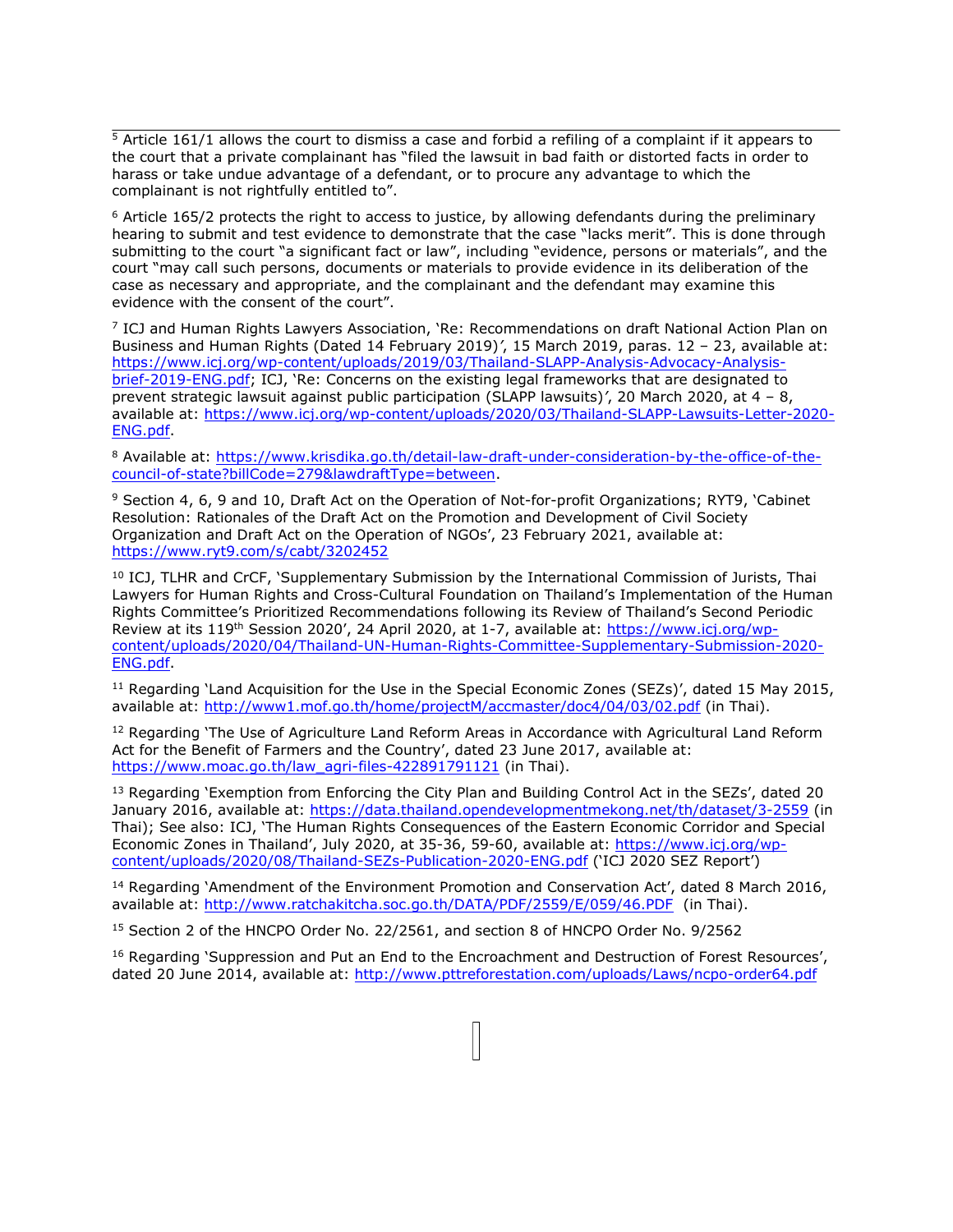$17$  Regarding 'Additional Government Agencies who are Tasked to Suppress and Put an End to the

Encroachment and Destruction of Forest Resources, and the Interim Policies under the Current Situation', dated 17 June 2014, available at:

[http://phetchabun.mnre.go.th/th/view/?file=GTMgMTqjqP5cBUtjpQygYKqcGTSgnTqHqP1cBKt3pQMgZ](http://phetchabun.mnre.go.th/th/view/?file=GTMgMTqjqP5cBUtjpQygYKqcGTSgnTqHqP1cBKt3pQMgZ3pmGQugATplqQOcZatkpQIgZKpgGTEgMJqfqTycMatipTIgoUqcGTMgY2q1qTycA3tjpQWgY3qxGTSgo2qfqUOcqKti&n=%E0%B8%84%E0%B8%B3%E0%B8%AA%E0%B8%B1%E0%B9%88%E0%B8%87%20%E0%B8%84%E0%B8%AA%E0%B8%8A&t=GTMgq2qxqS9cMUug) [3pmGQugATplqQOcZatkpQIgZKpgGTEgMJqfqTycMatipTIgoUqcGTMgY2q1qTycA3tjpQWgY3qxGTSgo2qf](http://phetchabun.mnre.go.th/th/view/?file=GTMgMTqjqP5cBUtjpQygYKqcGTSgnTqHqP1cBKt3pQMgZ3pmGQugATplqQOcZatkpQIgZKpgGTEgMJqfqTycMatipTIgoUqcGTMgY2q1qTycA3tjpQWgY3qxGTSgo2qfqUOcqKti&n=%E0%B8%84%E0%B8%B3%E0%B8%AA%E0%B8%B1%E0%B9%88%E0%B8%87%20%E0%B8%84%E0%B8%AA%E0%B8%8A&t=GTMgq2qxqS9cMUug) [qUOcqKti&n=%E0%B8%84%E0%B8%B3%E0%B8%AA%E0%B8%B1%E0%B9%88%E0%B8%87%20](http://phetchabun.mnre.go.th/th/view/?file=GTMgMTqjqP5cBUtjpQygYKqcGTSgnTqHqP1cBKt3pQMgZ3pmGQugATplqQOcZatkpQIgZKpgGTEgMJqfqTycMatipTIgoUqcGTMgY2q1qTycA3tjpQWgY3qxGTSgo2qfqUOcqKti&n=%E0%B8%84%E0%B8%B3%E0%B8%AA%E0%B8%B1%E0%B9%88%E0%B8%87%20%E0%B8%84%E0%B8%AA%E0%B8%8A&t=GTMgq2qxqS9cMUug) [%E0%B8%84%E0%B8%AA%E0%B8%8A&t=GTMgq2qxqS9cMUug](http://phetchabun.mnre.go.th/th/view/?file=GTMgMTqjqP5cBUtjpQygYKqcGTSgnTqHqP1cBKt3pQMgZ3pmGQugATplqQOcZatkpQIgZKpgGTEgMJqfqTycMatipTIgoUqcGTMgY2q1qTycA3tjpQWgY3qxGTSgo2qfqUOcqKti&n=%E0%B8%84%E0%B8%B3%E0%B8%AA%E0%B8%B1%E0%B9%88%E0%B8%87%20%E0%B8%84%E0%B8%AA%E0%B8%8A&t=GTMgq2qxqS9cMUug)

 $18$  CESCR, 'General Comment No. 7: The Right to Adequate Housing (Art.11.1): Forced Evictions', UN Doc. E/1998/22, 1997, para. 15, available at: <https://www.refworld.org/docid/47a70799d.html>

19 ICJ 2020 SEZ Report, at 46 and 50

<sup>20</sup> ICJ 2020 SEZ Report, at 53-55.

<sup>21</sup> Bangkok Post, 'Key dissenters absent from Chana hearing', 11 July 2020, available at: <https://www.bangkokpost.com/thailand/general/1949708/key-dissenters-absent-from-chana-hearing>

<sup>22</sup> CESCR, 'General Comment No. 7: The Right to Adequate Housing (Art.11.1): Forced Evictions', UN Doc. E/1998/22, 1997, para. 15, available at: <https://www.refworld.org/docid/47a70799d.html>; CESCR, 'General Comment No. 4: The Right to Adequate Housing (Art. 11 (1) of the Covenant)', E/1992/23, 1991, para 8(a)& 15, available at: <https://www.refworld.org/docid/47a7079a1.html>

23 Ibid

24 ICJ 2020 SEZ Report, at 46.

25 ICJ 2020 SEZ Report, at 51.

<sup>26</sup> The State Railway of Thailand estimated that only 568 households will be affected.

<sup>27</sup> Principles 32 - 33 and 37 - 41, UN Basic Principles and Guidelines on Development-Based Evictions and Displacement.

<sup>28</sup> Manushya Foundation, '#SaveSabWaiVillagers From Going to Jail! The Unfair Criminalization of 14 Villagers under Thailand's "Forest Reclamation Policy"', available at: <https://www.manushyafoundation.org/sai-thong-np-case>

 $29$  Mandates of the Special Rapporteur on the issue of human rights obligations relating to the enjoyment of <sup>a</sup> safe, clean, healthy and sustainable environment; the Special Rapporteur on adequate housing as <sup>a</sup> component of the right to an adequate standard of living, and on the right to nondiscrimination in this context; the Special Rapporteur on the situation of human rights defenders; and the Special Rapporteur on extreme poverty and human rights, 'Communication Reference: OL THA 7/2019', 19 August 2019, at 2, available at:

<https://spcommreports.ohchr.org/TMResultsBase/DownLoadPublicCommunicationFile?gId=24775> ('Communication OL THA 7/2019'). See also, Permanent Mission of Thailand to the United Nations and Other International Organizations in Geneva, 'Thailand'<sup>s</sup> Response to the Joint Communication from HRC Special Procedures No. AL THA 7/2019 dated 19 August 2019', 10 June 2020, available at: <https://spcommreports.ohchr.org/TMResultsBase/DownLoadFile?gId=35332>

<sup>30</sup> See also CESCR, 'Concluding Observation on the combined initial and second periodic reports of Thailand', UN Doc. E/C.12/THA/CO/1-2, 19 June 2015, para 10.

<sup>31</sup> Communication OL THA 7/2019, at 3-7; Protection International and Asia Pacific Forum on Women, Law and Development (APWLD), 'APWLD and PI amicus curiae and The Supreme Court verdict on women/land rights defenders', 4 March 2021; Manushya Foundation, 'Updates on the Sai Thong National Park Case 14 Land Rights Defenders unfairly treated as 'criminals'', 29 August 2019, available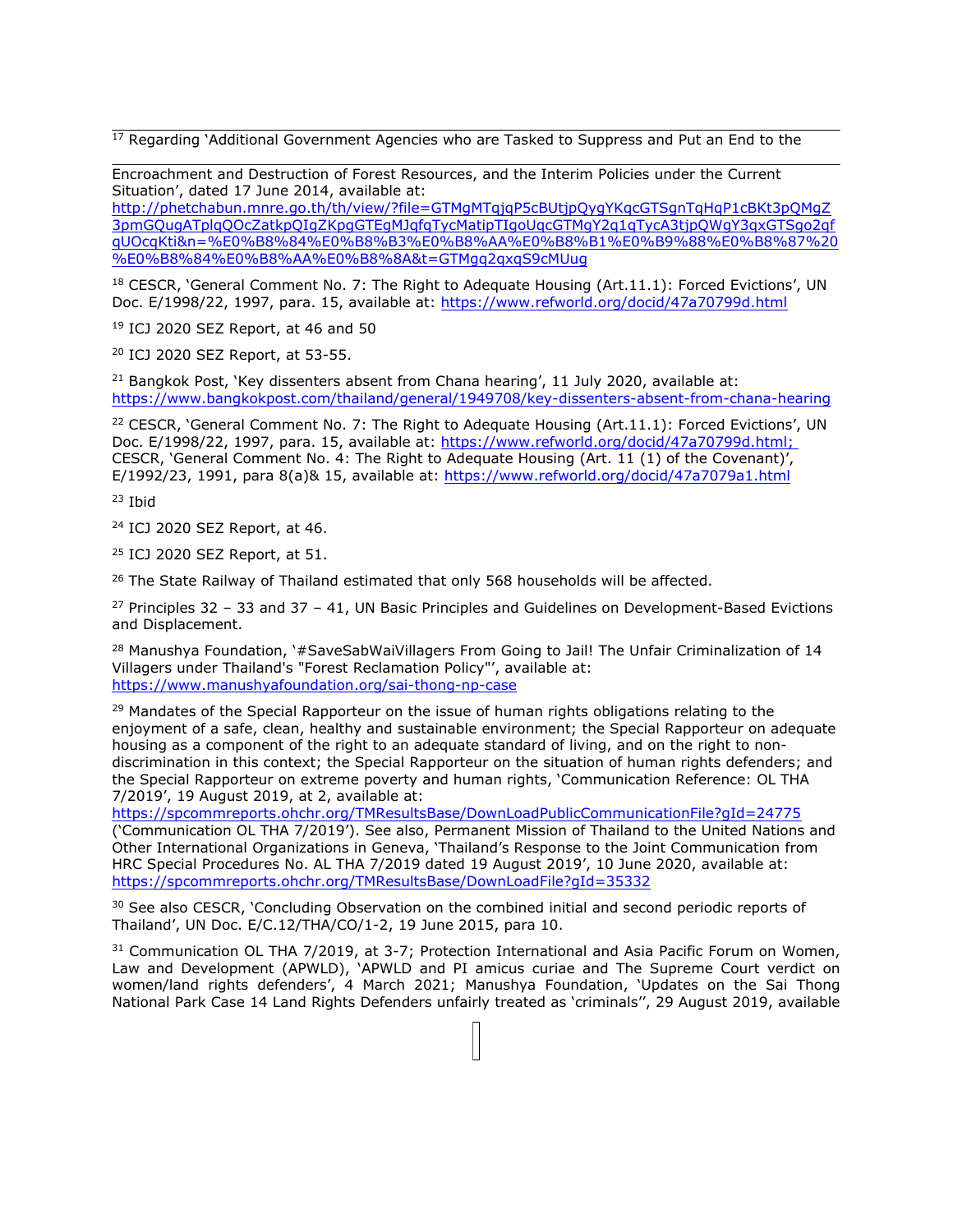| at |                                                                           | https://a9e7bfc1-cab8-4cb9-9c9e- |
|----|---------------------------------------------------------------------------|----------------------------------|
|    | dc0cee58a9bd.filesusr.com/ugd/a0db76_696e092546904846b57baf3cd7aee6da.pdf |                                  |

<sup>32</sup> Manushya Foundation, 'Nittaya's Supreme Court's verdict - Nittaya is walking free but the court still rules her guilty!', 7 March 2021, available at: <https://www.facebook.com/ManushyaFdn/>

 $33$  Communication OL THA 7/2019, at 7. In the joint communication about these cases addressed by several Special Procedures of the Human Rights Council to the Thai government, the human rights experts stressed that "their eviction from their homes and lands may violate multiple human rights, including their right to housing, food, water, health, work and security of the person", and "while we welcome the efforts of your Excellency'<sup>s</sup> Government to preserve the forest and its natural resources, we wish to recall that protecting the environment and protecting human rights are interdependent priorities as opposed to competing goals (…) It is thus crucial that conservation policies integrate these rights."

<sup>34</sup> CESCR, 'General Comment 24 on State obligations under the International Covenant on Economic, Social and Cultural Rights in the context of business activities', UN Doc E/C.12/GC/24, 10 August 2017, paras. 12 and 17, available at: https://www.refworld.org/docid/5beaecba4.html; See also: United Nations, 'General Assembly Adopts Declaration on Rights of Indigenous Peoples; 'Major Step Forward' Towards Human Rights for All, Says President', 13 September 2007, available at: <https://www.un.org/press/en/2007/ga10612.doc.htm>

<sup>35</sup> Mandates of the Working Group on Enforced and Involuntary Dissapperance; the Special Rapporteur on the issue of human rights obligations relating to the enjoyment of <sup>a</sup> safe, clean, healthy and sustainable environment; the Special Rapporteur on the situation of human rights defenders; and the Special Rapporteur on the rights of indigenous peoples, 'Communication Reference: AL THA 2/2019', 21 February 2019, available at:

<https://spcommreports.ohchr.org/TMResultsBase/DownLoadPublicCommunicationFile?gId=24351>; and Permanent Mission of Thailand to the United Nations and Other International Organizations in Geneva, 'Thailand'<sup>s</sup> Response to the Joint Communication from HRC Special Procedures No. AL THA 2/2019 dated 21 February 2019', 29 August 2019, available at:

<https://spcommreports.ohchr.org/TMResultsBase/DownLoadFile?gId=34635>. See also: Mandates of the Working Group on Enforced and Involuntary Dissapperance; the Special Rapporteur on the issue of human rights obligations relating to the enjoyment of <sup>a</sup> safe, clean, healthy and sustainable environment; the Special Rapporteur on the situation of human rights defenders; and the Special Rapporteur on the rights of indigenous peoples, 'Communication Reference: AL THA 4/2020', 20 April 2020, available at:

<https://spcommreports.ohchr.org/TMResultsBase/DownLoadPublicCommunicationFile?gId=25162>

<sup>36</sup> Union for Civil Liberty and Cross Cultural Foundation, 'The protection of the return to Upper Bang Kloi village, the ancester domain and traditional settlement of the Karen community in the Kaeng Krachan forest area', 19 January 2021, available at: [https://crcfthailand.org/2021/01/19/the](https://crcfthailand.org/2021/01/19/the-protection-of-the-return-to-upper-bang-kloi-village-the-ancester-domain-and-traditional-settlement-of-the-karen-community-in-the-kaeng-krachan-forest-area/)[protection-of-the-return-to-upper-bang-kloi-village-the-ancester-domain-and-traditional-settlement](https://crcfthailand.org/2021/01/19/the-protection-of-the-return-to-upper-bang-kloi-village-the-ancester-domain-and-traditional-settlement-of-the-karen-community-in-the-kaeng-krachan-forest-area/)[of-the-karen-community-in-the-kaeng-krachan-forest-area/](https://crcfthailand.org/2021/01/19/the-protection-of-the-return-to-upper-bang-kloi-village-the-ancester-domain-and-traditional-settlement-of-the-karen-community-in-the-kaeng-krachan-forest-area/); Prachatai, 'Indigenous Karen villagers arrested after returning to ancestral land', 6 March 2021, available at: <https://prachatai.com/english/node/9104>

<sup>37</sup> Prachatai, `Phetchaburi Court releases 22 Bang Kloi villagers', 9 March 2021, available at: <https://prachatai.com/english/node/9112>

<sup>38</sup> ICJ and TLHR, `Joint Submission In Advance of the Examination of the Kingdom of Thailand's Second Periodic Report Under Article 40 of the OCCPR', 6 February 2017, at 2-3, available at: [https://tbinternet.ohchr.org/Treaties/CCPR/Shared%20Documents/THA/INT\\_CCPR\\_CSS\\_THA\\_26602\\_](https://tbinternet.ohchr.org/Treaties/CCPR/Shared%20Documents/THA/INT_CCPR_CSS_THA_26602_E.pdf) [E.pdf](https://tbinternet.ohchr.org/Treaties/CCPR/Shared%20Documents/THA/INT_CCPR_CSS_THA_26602_E.pdf)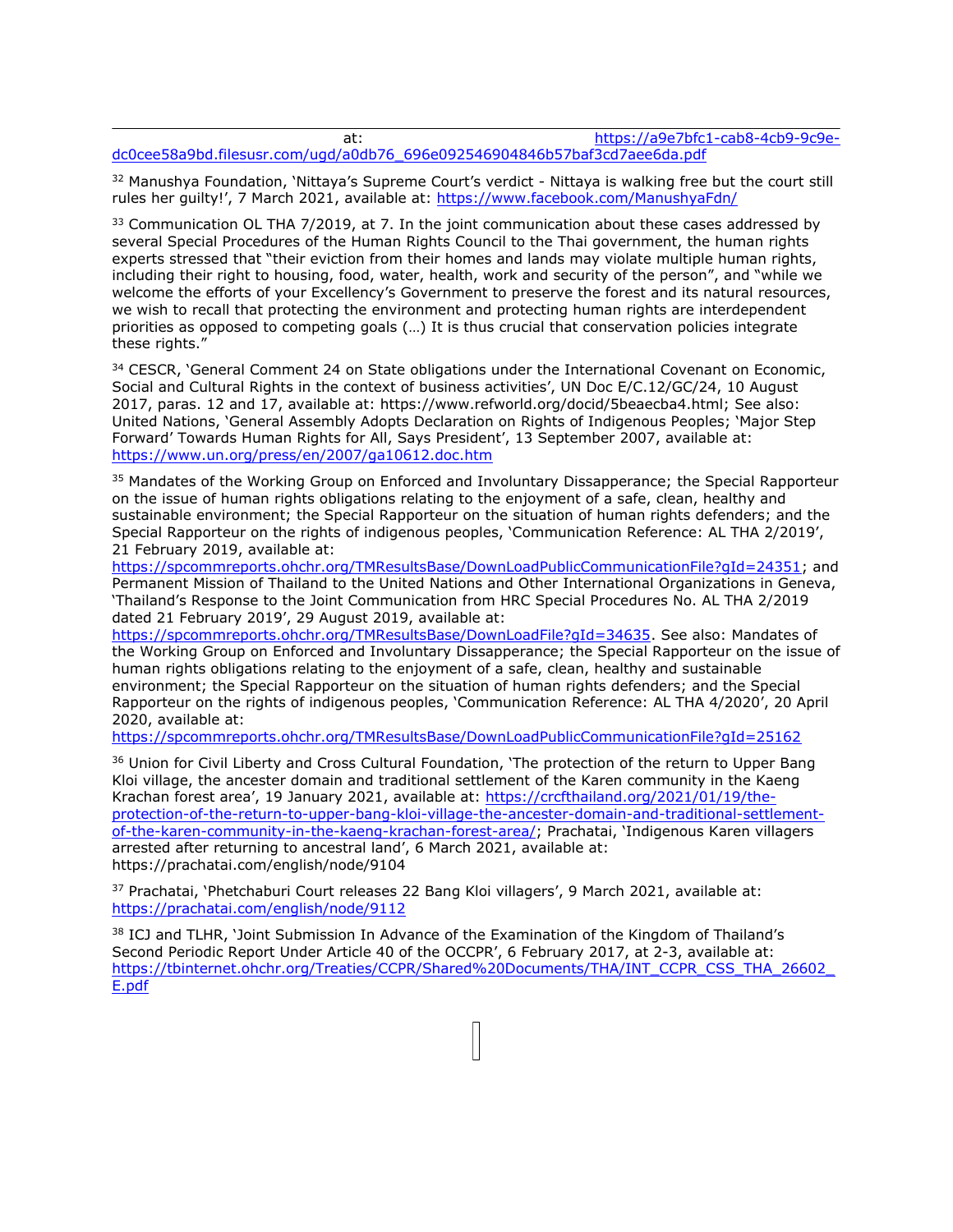<sup>39</sup> For example, Prachatai, `Mae Sot villagers take junta to court to challenge SEZ', 1 November 2016,

available at: <https://prachatai.com/journal/2016/11/68633> (in Thai)

40 ICJ 2020 SEZ Report, at 60-64.

<sup>41</sup> Basic Principles and Guidelines on Development-based Evictions and Displacement, para 63. The Guidelines are based on international human rights law, and are consistent with general comment No. 4 (1991) and general comment No. 7 (1997) of the CESCR, the Guiding Principles on Internal Displacement (E/CN.4/1998/53/Add.2), the Basic Principles and Guidelines on the Right to Remedy and Reparation for Victims of Gross Violations of International Human Rights Law and Serious Violations of International Humanitarian Law, adopted by the General Assembly in its resolution 60/147, and the Principles on housing and property restitution for refugees and displaced persons (see E/CN.4/Sub.2/2005/17 and Add.1).

42 ICJ 2020 SEZ Report, at 62.

43 ICJ 2020 SEZ Report, at 62-64.

44 International Work Group for Indigenous Affairs (IWGIA), 'Protect the Indigenous Karen to return home safely', 19 February 2021, available at: [https://www.iwgia.org/en/news/3996-protect-the](https://www.iwgia.org/en/news/3996-protect-the-indigenous-karen-to-return-home-safely.html)[indigenous-karen-to-return-home-safely.html](https://www.iwgia.org/en/news/3996-protect-the-indigenous-karen-to-return-home-safely.html)

<sup>45</sup> EnlawThai Foundation, `Summary of the Head of the NCPO Order 4/2559', 1 February 2016, available at: <https://enlawfoundation.org/newweb/?p=2688> (in Thai)

<sup>46</sup> Prachathai, `Prayuth Unlocked the Exemption of the General Town Plan by HNCPO Order to Allow 29 Electric Power Plants to Operate', 1 April 2016, available at:

<https://prachatai.com/journal/2016/04/65007> (in Thai). On 31 March 2016, an Announcement of the National Energy Committee was also published on the Government Gazette, providing that such projects shall also "have measures to guarantee that it will reserve environment and communities' quality of life".

<sup>47</sup> Thansettakij, `Building Power Plants in 44 Provinces in Thailand, Extended NCPO Orders, But not on the Regulations Regarding Town Planning', 1 February 2017, available at: <https://www.thansettakij.com/content/127495> (in Thai)

48 HNCPO Order No.4/2559 was in force only for a period of one year, between 20 January 2016 and 19 January 2017.

<sup>49</sup> See also: UN Human Rights Committee, 'General comment no. 36, Article 6 (Right to Life)', UN Doc CCPR/C/GC/35, 3 September 2019.

<sup>50</sup> For example, Ekkapol Bunlue, `Conclusion: 10 Years of Map Ta Phut case. Pollution Controlled Area and Priceless Cost Paid by Society for Society', The Standard, 18 October 2017, available at: <https://thestandard.co/10-years-of-map-ta-phut-case/> (in Thai)

<sup>51</sup> Mabtaphut Watch, 'Pollution at Mabtaphut', available at: [http://www.mtp.rmutt.ac.th/?page\\_id=1158](http://www.mtp.rmutt.ac.th/?page_id=1158) (in Thai)

<sup>52</sup> Somnuck Jongmeewasin, 'Lesson Learned: Eastern Seaboard before the EEC', 19 October 2017, available at: <https://ilaw.or.th/node/4656> (in Thai)

<sup>53</sup> EEC Public Health Watch Center, `Public Health and Environmental Situation', 1 August 2019, available at: [https://ddc.moph.go.th/uploads/ckeditor2/files/001/4\\_E-Newsletter.pdf](https://ddc.moph.go.th/uploads/ckeditor2/files/001/4_E-Newsletter.pdf) (in Thai)

<sup>54</sup>The Nation, 'Toxic chemicals cause seaport fire', 26 May 2019, available at: <http://www.nationthailand.com/national/30370019> ; National News Bureau of Thailand, 'Container catches fire at Laem Chabang Port', 26 May 2019, available at: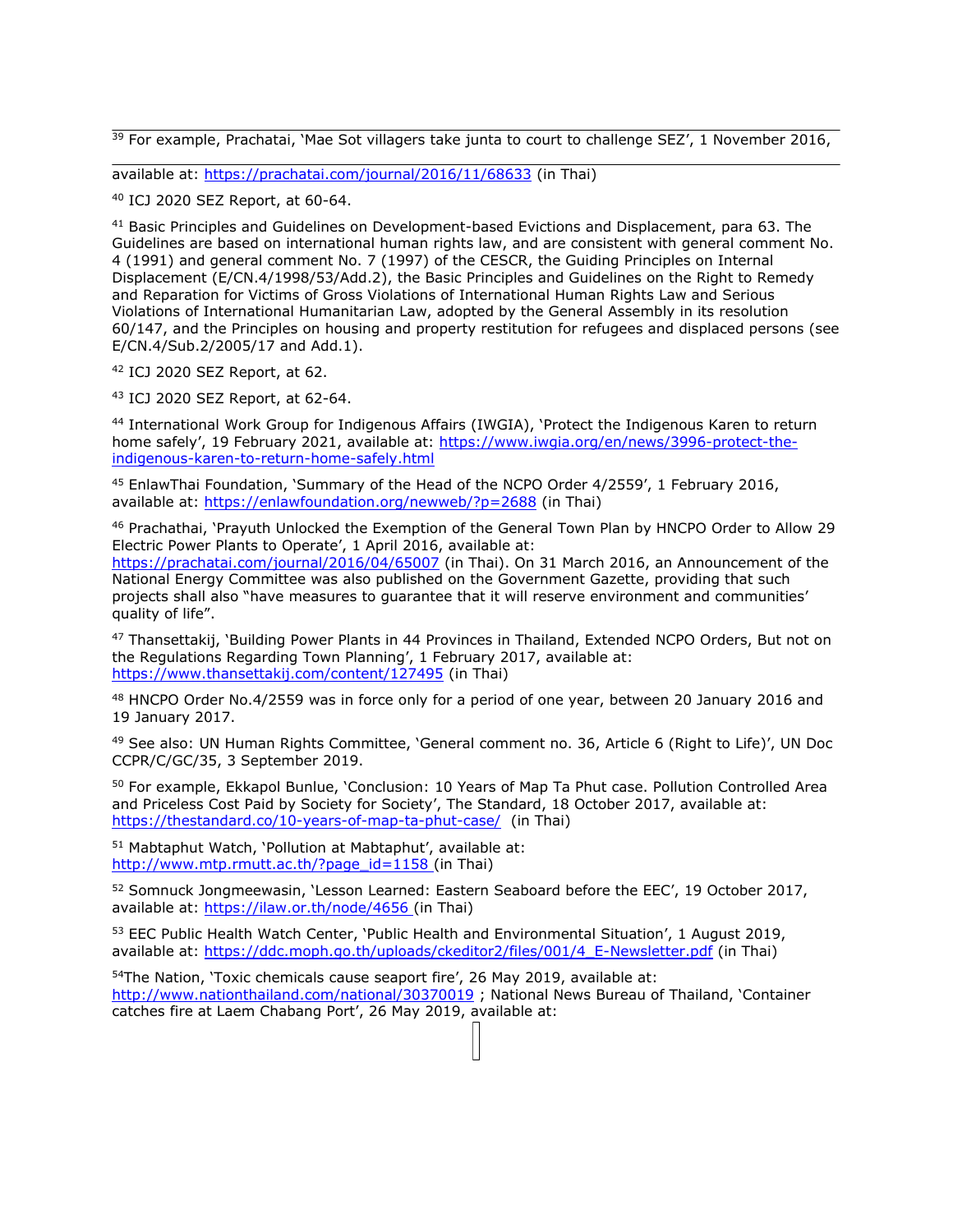[http://thainews.prd.go.th/en/news/print\\_news/TCATG190526133633257](http://thainews.prd.go.th/en/news/print_news/TCATG190526133633257).

<sup>55</sup> UN ESCAP, 'Deciphering the Black Box of Air Pollution Data in Thailand', 26 January 2021, available at: <https://www.unescap.org/blog/deciphering-black-box-air-pollution-data-thailand>.

<sup>56</sup> Report of the Parliamentary Ad-hoc Committee on Studying the Prevention and Resolution of PM 2.5 Pollution in <sup>a</sup> Systematic Manner, dated 19 August 2020, available at: [https://drive.google.com/file/d/1bpp0J\\_n2m96YsAOpx1lrJeKnArJi](https://drive.google.com/file/d/1bpp0J_n2m96YsAOpx1lrJeKnArJi-_wX/view?fbclid=IwAR3pKC96TgbCdXgIDItc-q1KeNpaqI6IA5cmvWdDY_28_d7oiuNbN40HacY) wX/view?fbclid=IwAR3pKC96TqbCdXqIDItc-q1KeNpaqI6IA5cmvWdDY\_28\_d7oiuNbN40HacY (in Thai)

<sup>57</sup> iLaw, `Surveying Four Draft Bill Addressing Pollution-Clean Air, Resolving PM 2.5', 4 March 2021, available at: <https://ilaw.or.th/node/5834> (in Thai)

<sup>58</sup> Section 67 of the 2007 Constitution provides that "The rights of a person to give to the State and communities' participation in the conservation, preservation and exploitation of natural resources and biological diversity and in the protection, promotion and preservation of the quality of the environment for usual and consistent survival in the environment which is not hazardous to his or her health and sanitary condition, welfare or quality of life, shall be appropriately protected." See: EnlawThai Foundation, 'right to live in healthy environment that disappeared from the Constitution', 19 July 2016, available at: [https://bit.ly/](https://bit.ly/2CtzlZT)2CtzlZT (in Thai)

<sup>59</sup> This may result in the amended definition not applying to almost 70,000 out of 140,000 factories nationwide, including businesses that pose <sup>a</sup> high risk of negative environmental impacts, such as those that deal with waste separation, waste recycling and hazardous chemical storage. The Momentum, 'The Draft Factory Act: more problems to business owners', 9 January 2019, available at: <https://themomentum.co/amendment-to-the-factory-act/> (in Thai); iLaw, 'Draft Factory Act: Time Bomb for Communities and Environment', 22 February 2019, available at: <https://ilaw.or.th/node/5163> (in Thai).

 $^{60}$  Previously, subject to section 15 of the 1992 Factory Act, the authority could refuse to renew a factory'<sup>s</sup> license if the factory fails to comply with regulations.

 $^{61}$  500 meters or 1 km from the pit, depend on the type of mining

<sup>62</sup> Sections 46-51, National Environmental Quality Act, available at: [http://web.krisdika.go.th/data//document/ext809/809866\\_0001.pdf](http://web.krisdika.go.th/data//document/ext809/809866_0001.pdf)

63 ICJ 2020 SEZ Report, at 71-80.

64 ICJ 2020 SEZ Report, at 76.

<sup>65</sup> Currently, Draft SEA Guidelines are being developed by the NESDC. Primarily, there are seven categories of plans or programmes: 1) Development plan on transportation; 2) Development plan on energy and petroleum sector; 3) Development plan on mineral resources; 4) Development plan on city planning; 5) Development plan on watershed management and coastal development; 6) Development plan on special areas, including for example, the Eastern Economic Corridor; and 7) Development plan on industrial estates or similar areas. See, NESDC, 'NESDC organized <sup>a</sup> meeting to discuss with relevant parties about the amendment of the SEA Guidelines', 9 August 2019, available at: [https://www.nesdc.go.th/ewt\\_news.php?nid=9175&filename=index](https://www.nesdc.go.th/ewt_news.php?nid=9175&filename=index) (in Thai)

66 ICJ 2020 SEZ Report, at 80-82

<sup>67</sup> See also: ADB, 'Third ASEAN Chief Justices' Roundtable on Environment: ASEAN'<sup>s</sup> Environmental Challenges and Legal Responses', 2013, available at: [https://www.adb.org/sites/default/files/publication/42866/3rd-asean-chief-justices-roundtable](https://www.adb.org/sites/default/files/publication/42866/3rd-asean-chief-justices-roundtable-environment.pdf)[environment.pdf](https://www.adb.org/sites/default/files/publication/42866/3rd-asean-chief-justices-roundtable-environment.pdf)